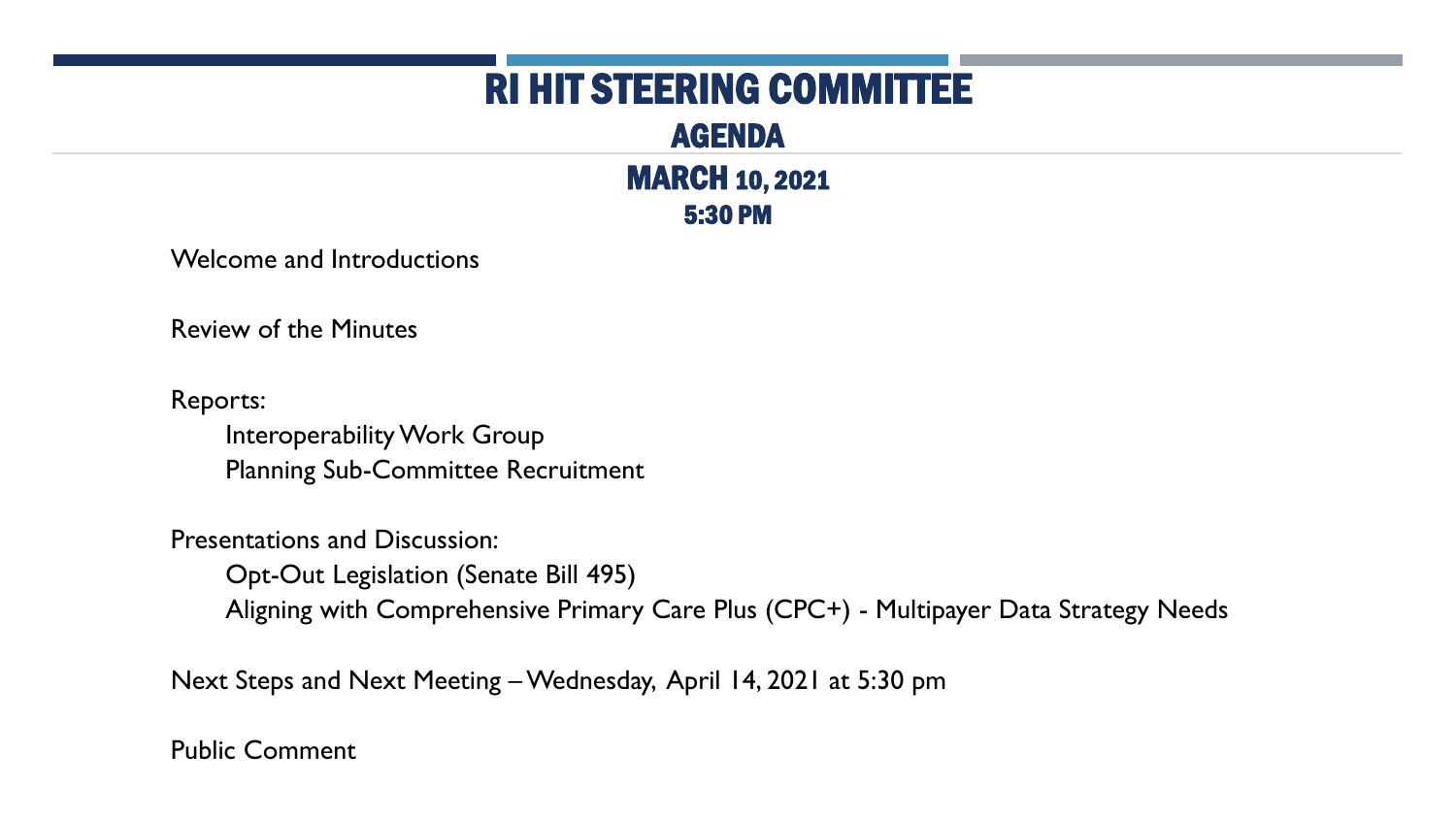**Co-Chair: Cedric Priebe, MD Lifespan**  Stacey Aguiar **No. 2018** Stacey Aguiar **UnitedHealthcare** Director Nicole Alexander-Scott, MD Rhode Island Department of Health Dennis Bailer **Dennis Bailer** Project Weber Renew Marcela Betancur **Latino Policy Institute** Garry Bliss **Garry Bliss Prospect Health Services RI** Jay Buechner Neighborhood Health Plan of RI Mice Chen Coastal Medical Craig Elice, DDS **Pediatric Dentistry Ltd.** Carrie Bridges Feliz **Lifespan Community Health Services** Zachary Gerson-Neider **Rhode Island Foundation** David Hemendinger **Brown Physician's Group** 

#### **Members:** Affiliation:

**Co-Chair: Assistant Secretary Ana Novias Rhode Island Executive Office of Health & Human Services** Shamus Durac **Rhode Island Parent Information Network** Andrea Galgay Rhode Island Primary Care Physicians Corporation Commissioner Patrick Tigue Office of Health Insurance Commissioner Amar Gurivireddygari Blue Cross & Blue Shield of Rhode Island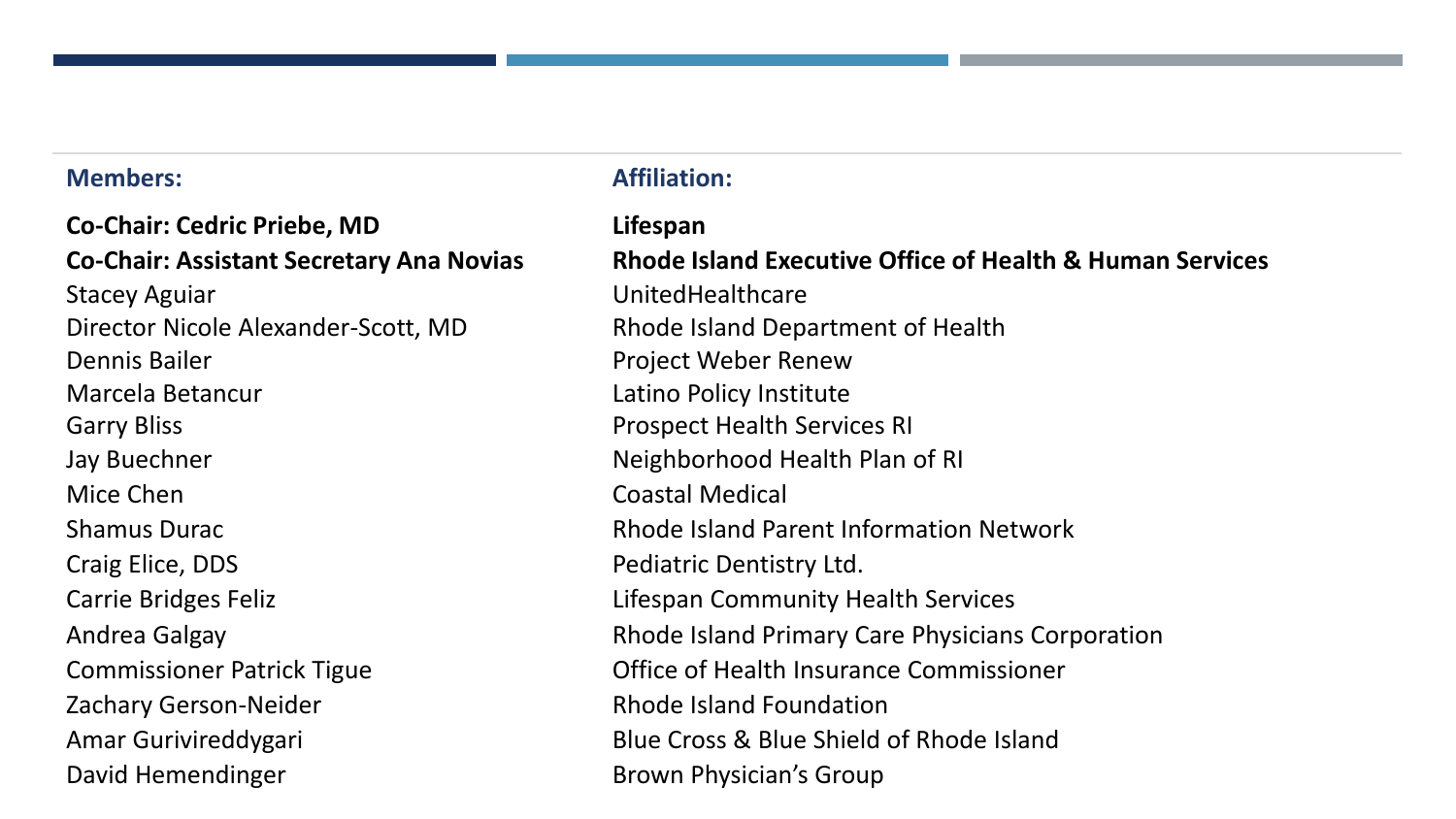#### **Members: Affiliation:**

Joseph Imbimbo Tufts Health Plan Ben Isaiah The Providence Center John Keimig **Healthcentric Advisors Healthcentric Advisors** Phil Kahn Care New England Mike Oliver **The Claflin Company** 

Scott Soucy **Genesis Healthcare** 

Jonathan Leviss, MD **Providence Community Health Centers** Gary Ligouri College of Health Sciences, University of Rhode Island Rebecca Plonsky **Integrated Healthcare Partners** Director Kathryn Power **Rhode Island Department of Behavioral Healthcare**, Developmental Disabilities, and Hospitals Megan Ranney, MD Brown Emergency Medicine Neil Sarkar Rhode Island Quality Institute Director Ben Shaffer **Rhode Island Medicaid** Brian Tardiff **Rhode Island Division of Information Technology** Larry Warner **Larry Warner United Way of Rhode Island** Kyle Wohlrab, MD Women & Infants Hospital Pano Yeracaris, MD Care Transformation Collaborative Rhode Island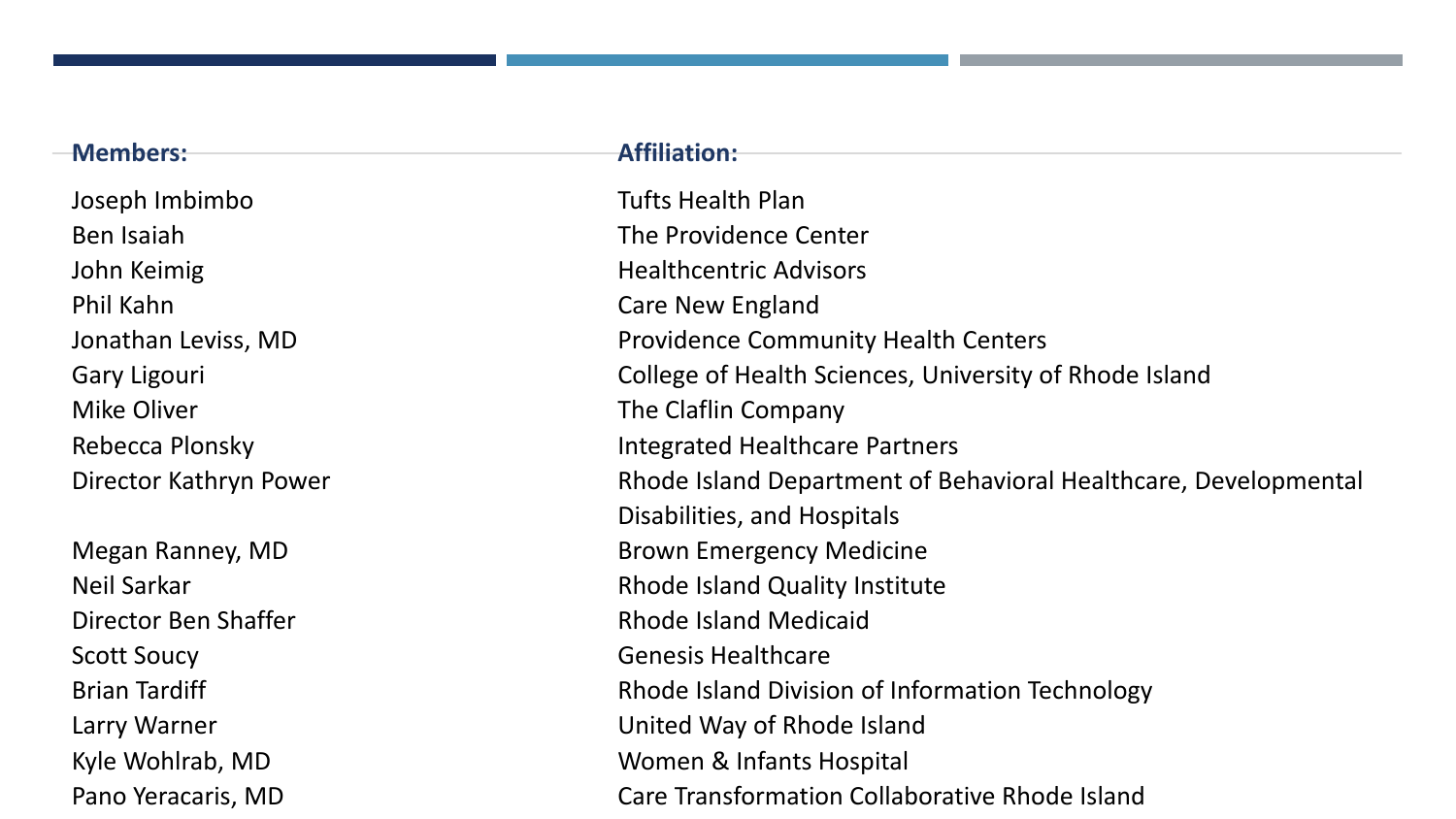### INTEROPERABILITY WORKGROUP UPDATE

#### **First CMS Requirement to be addressed by the workgroup: Admission, Discharge, and Transfer Event Notifications (***applicable April 30, 2021***):**

Requires hospitals, including psychiatric hospitals need to send electronic patient event notifications of a patient's admission or discharge and/or transfer to another healthcare facility or to another community provider or practitioner

Short-term Goals:

- Standardize ADT event notification messages content and format: define data elements to include and work to hospitals to use data set
- Determine how to educate community providers regarding:
	- Receiving event notifications and the decisions they need to make (who will receive notifications and how)
	- Requirement to update CMS's National Plan and Provider Enumeration System (NEPPS)

Long-term Goal:

• Establish a streamlined approach to align event notifications processes in order to eliminate sending duplicate notifications to providers, e.g., sent from both RIQI and the hospitals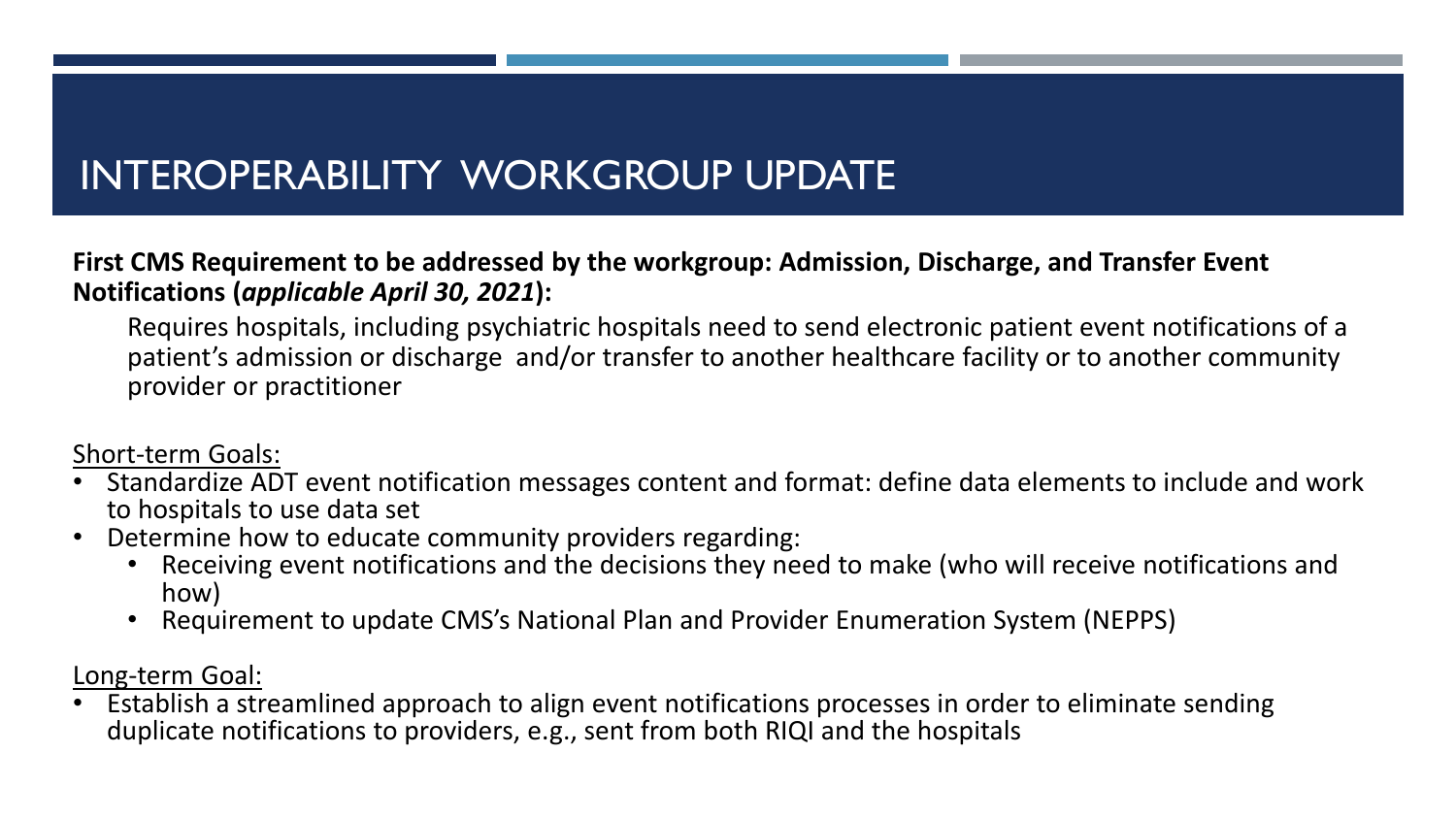# SENATE BILL 495 - PROPOSED CHANGES TO THE HEALTH INFORMATION EXCHANGE ACT OF 2008

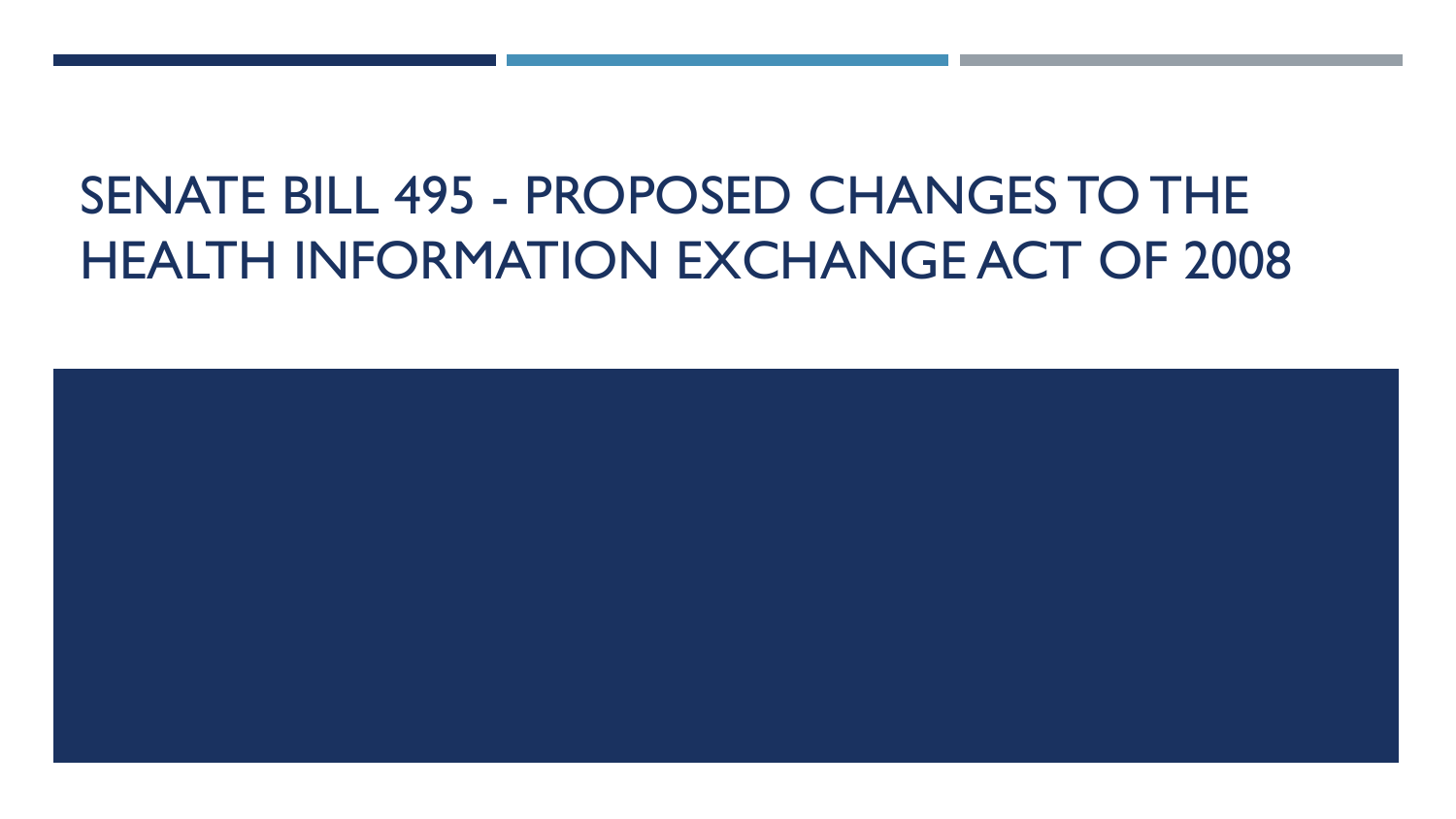### 2021 LEGISLATION

■ [Senate Bill 495](http://webserver.rilin.state.ri.us/BillText/BillText21/SenateText21/S0495.pdf) (sponsored by Senator Josh Miller) amends the Health Information Exchange Act of 2008 in the 2021 Legislative Session to transition from an opt-in model to an optout model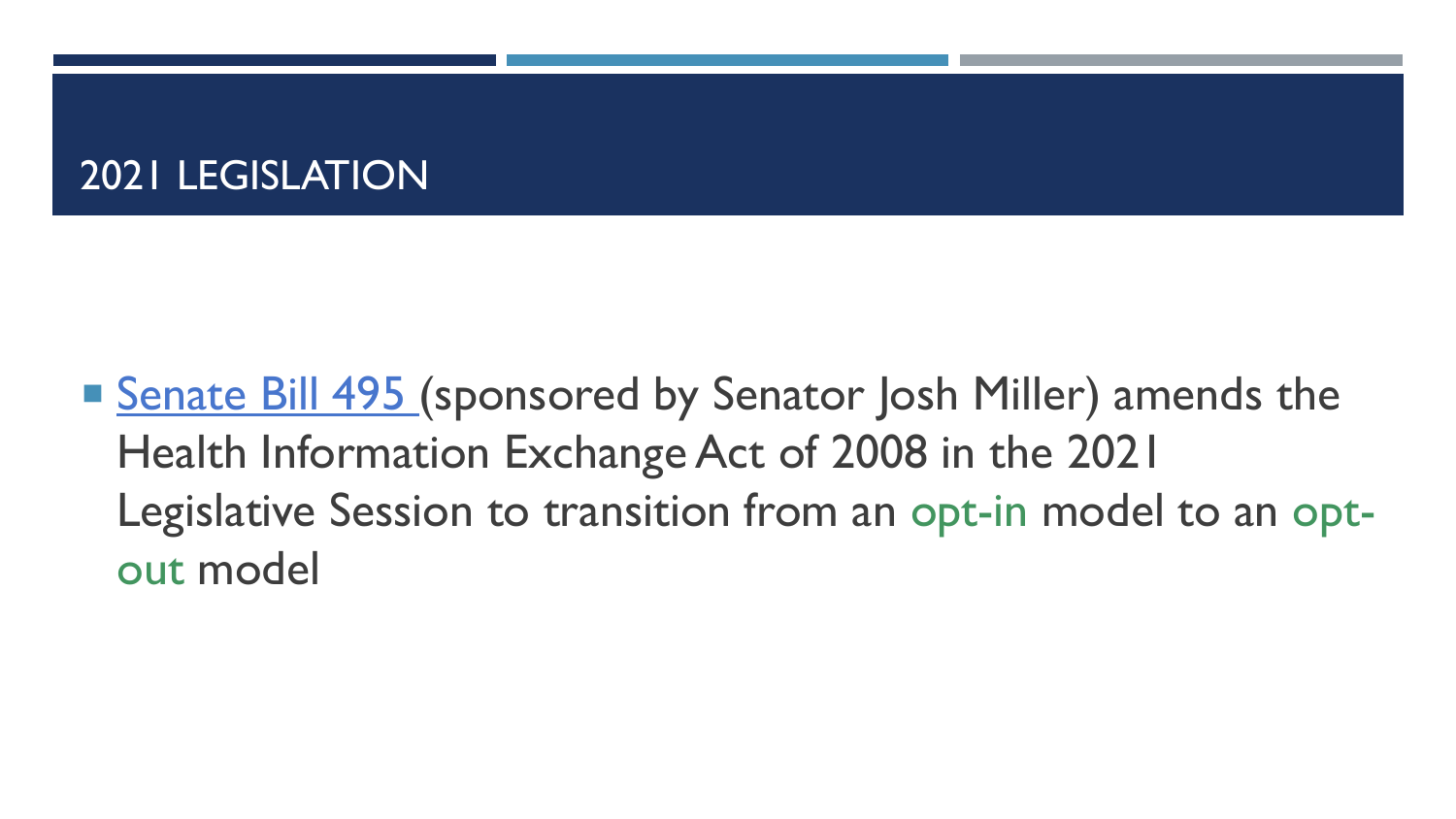## Healthcare is delivered in variety of settings, and your health information resides in numerous locations today



Your primary care provider… The Your hospital…





Your lab…



Your radiology center...



Your health insurance…



Your Department of Health…



Your pharmacy…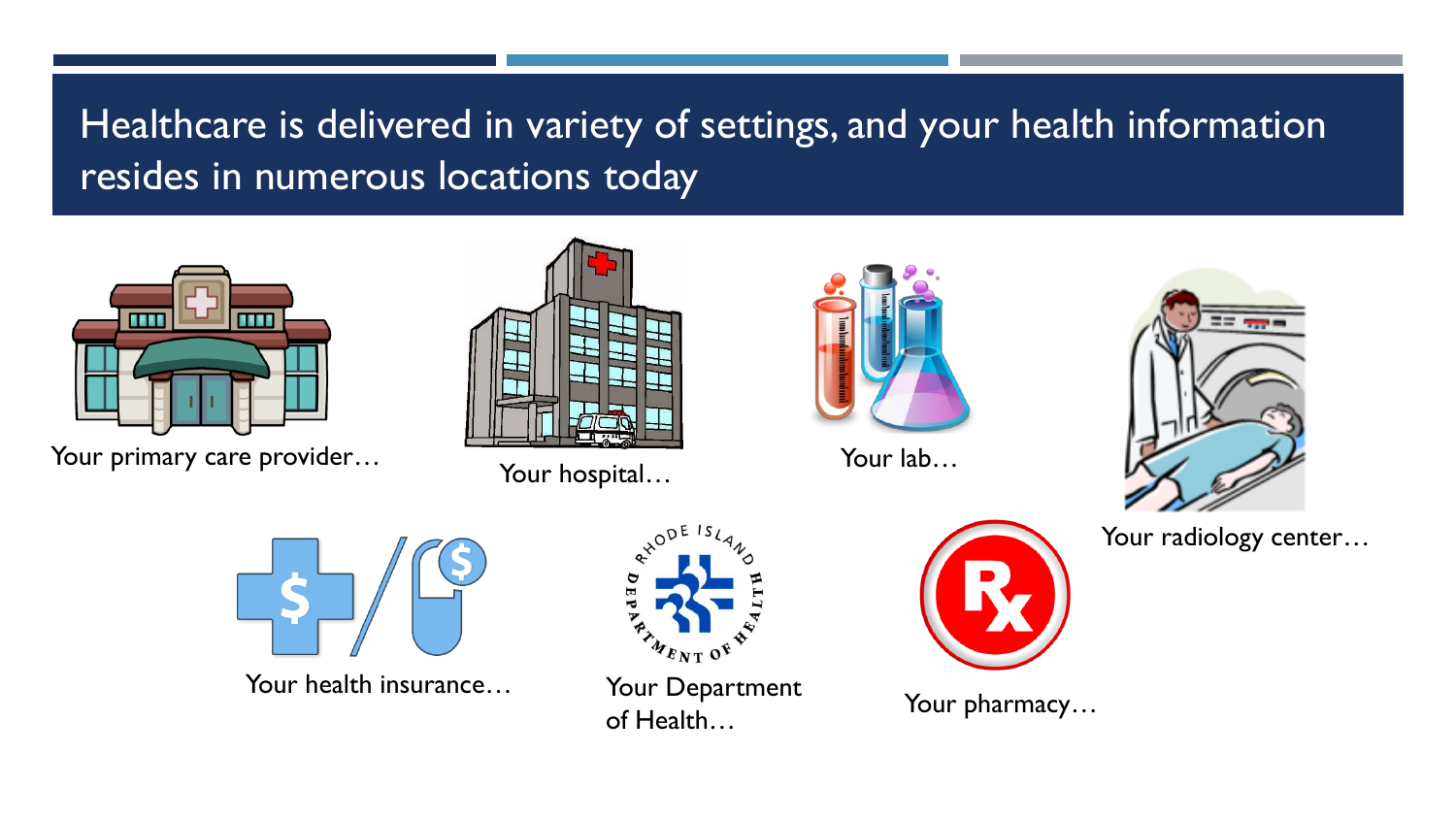Each one of these healthcare organizations protects the health information they have about you. Your protected health information may be stored in different systems using several vendors

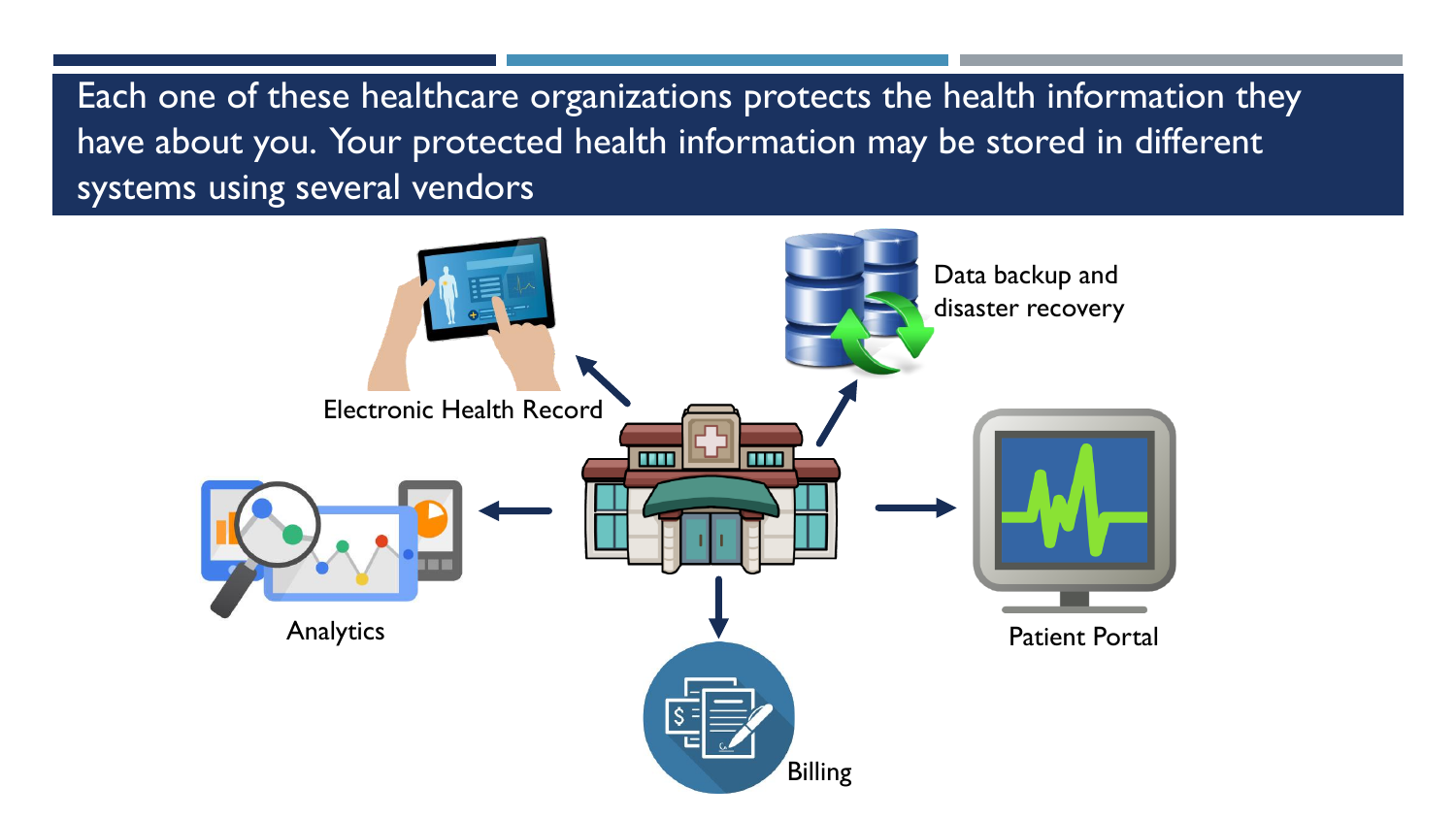All of these healthcare organizations are allowed to securely share your health information as part of standard healthcare delivery for payment, treatment, operations, and public health

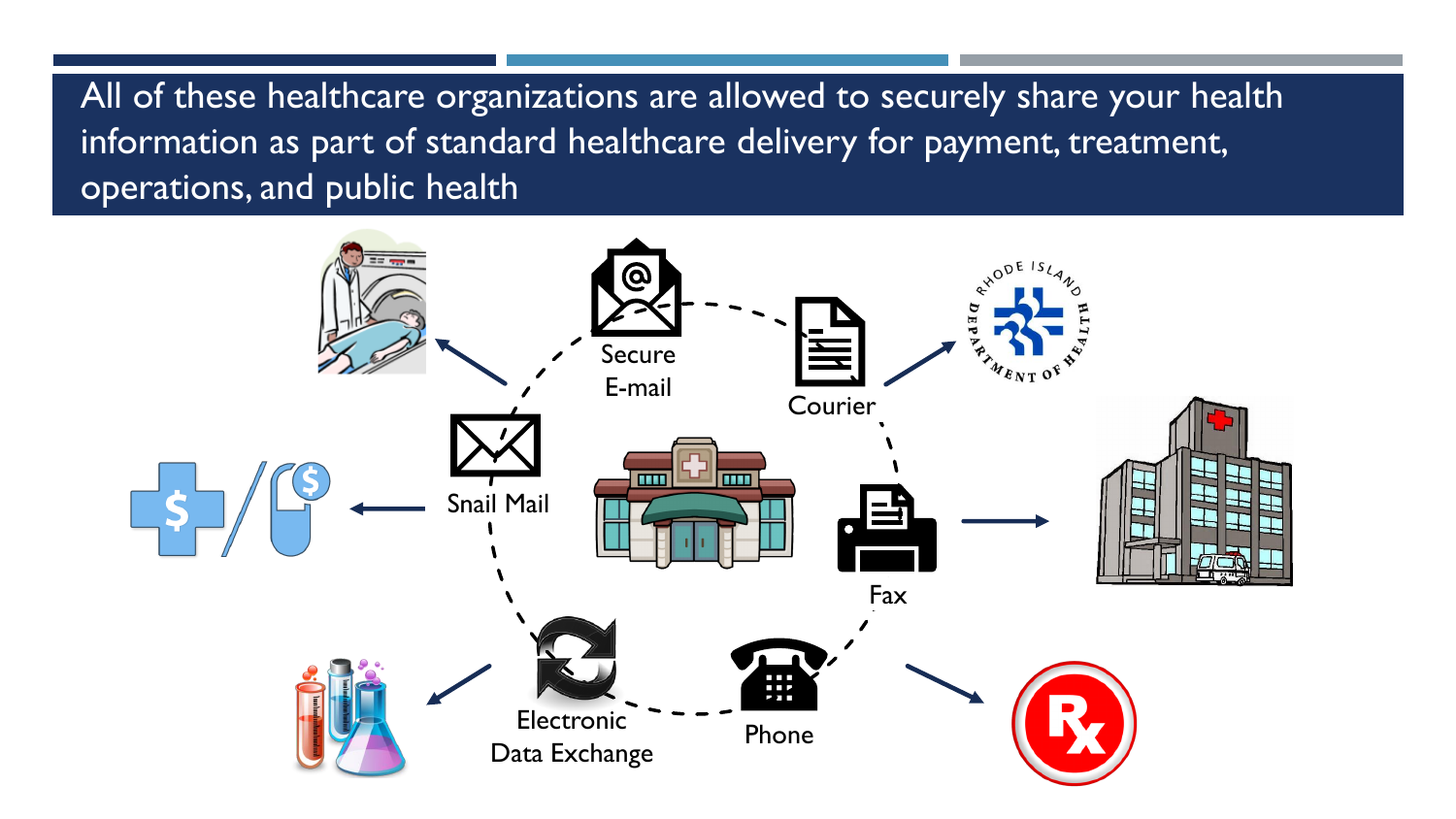**Health Insurance Portability<br>and Accountability Act and Accountability Act (HIPAA)**

**42 CFR Part 2**

# Existing State and Federal privacy laws allow providers to share a patient's personal health information to support treatment (including care coordination), payment, and operations within an opt-out model\*.

**RI Mental Health Law**

**RI Confidentiality of Health Care Communications and Information Act**

*\*Note: There are certain programs or uses that may require consent; for example, under 42 CFR Part 2, participating programs must get consent to disclose substance use treatment data.*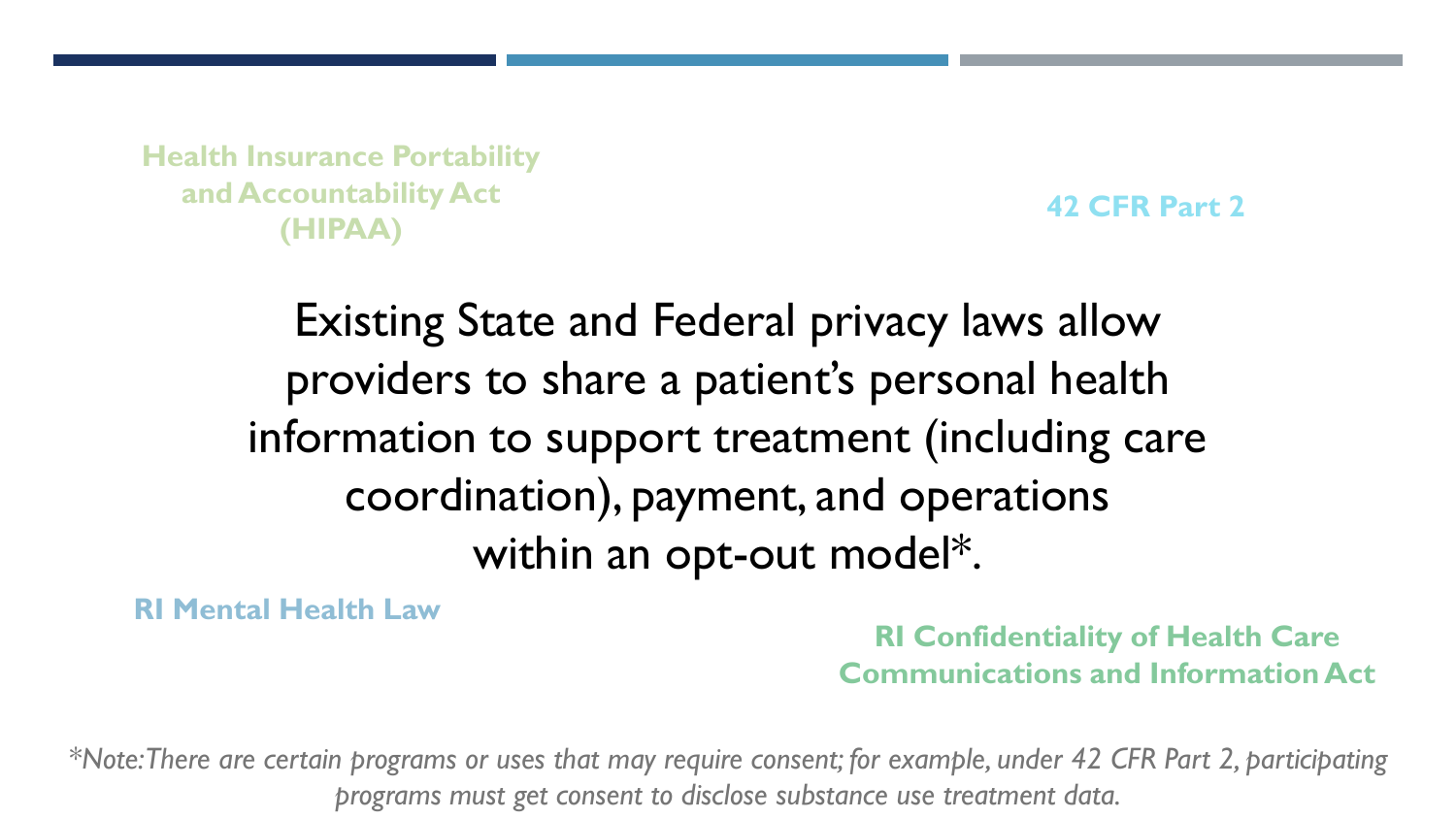Healthcare organizations are required to share how they will keep your personal health information private and secure.

They do this by having you sign that you received their privacy policies, which is referred to as the HIPAA Notice of Privacy Practices.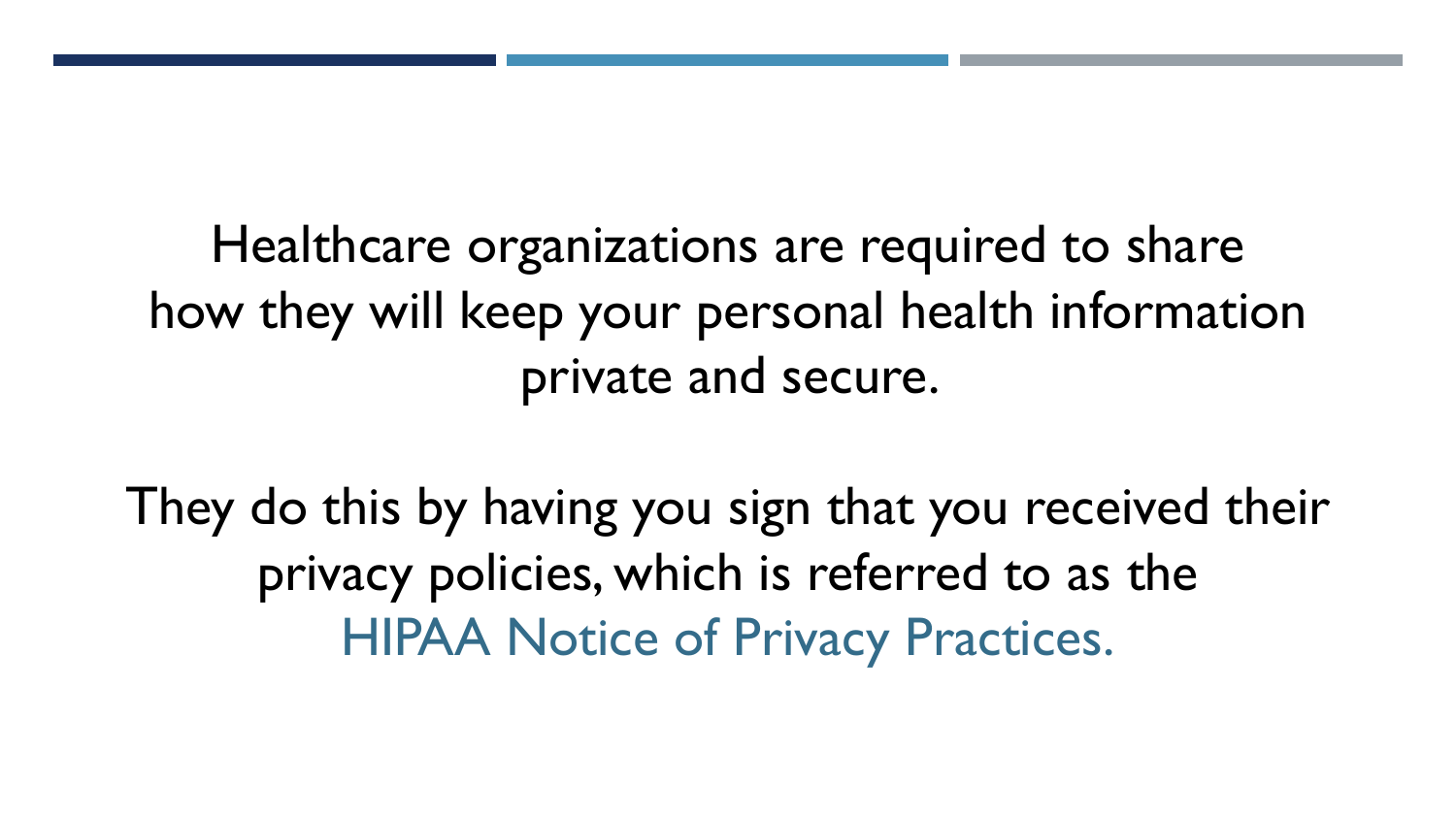Although data is shared among health care organizations many times every day, sometimes the information does not get shared. This can put patients at risk for medical errors, duplicate diagnostic tests, or unnecessary treatment

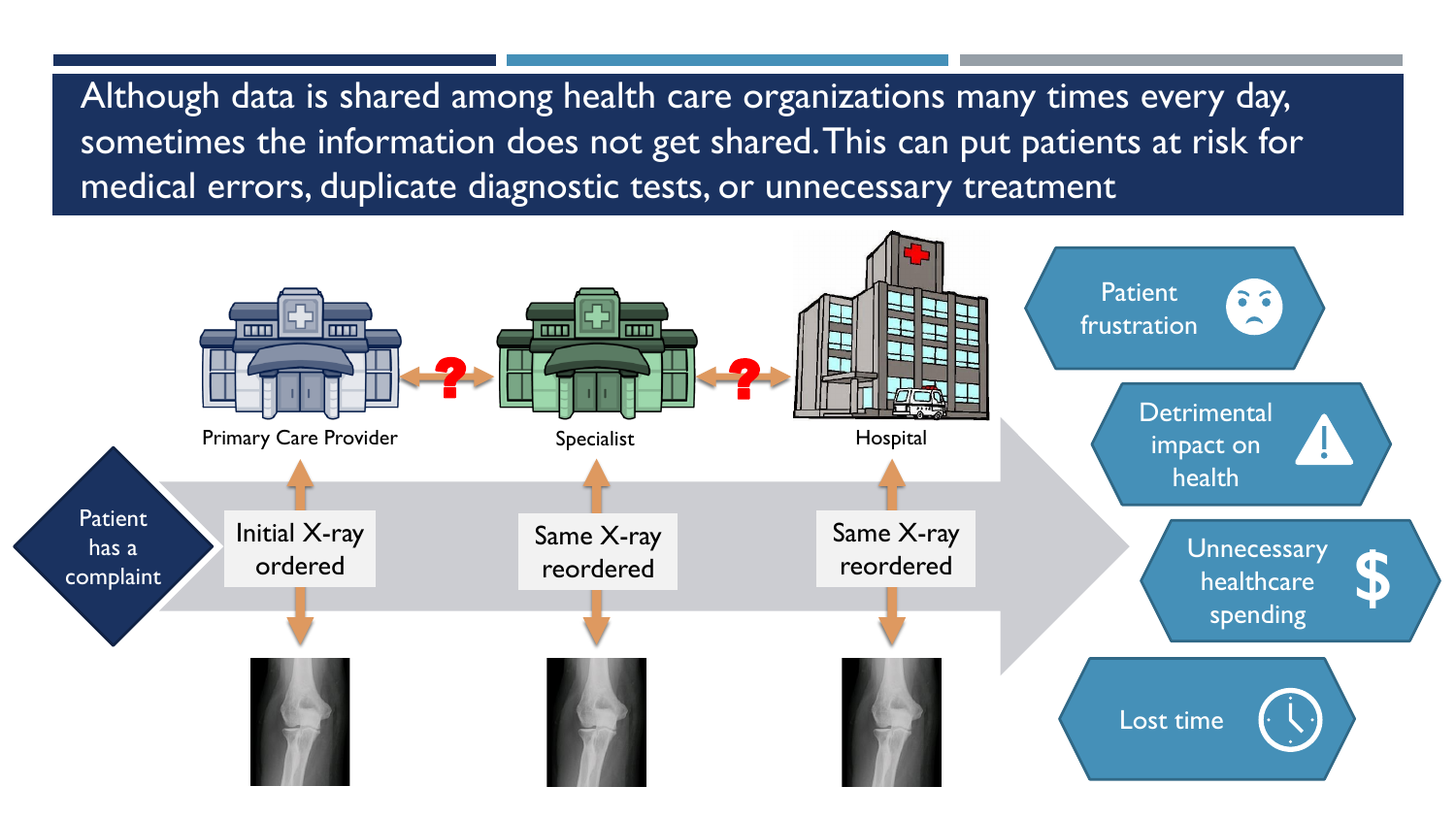The web of healthcare communications is complex. Technology aims to simplify it, to make it easier and less expensive to ensure the right information is at the right place at the right time to benefit patients

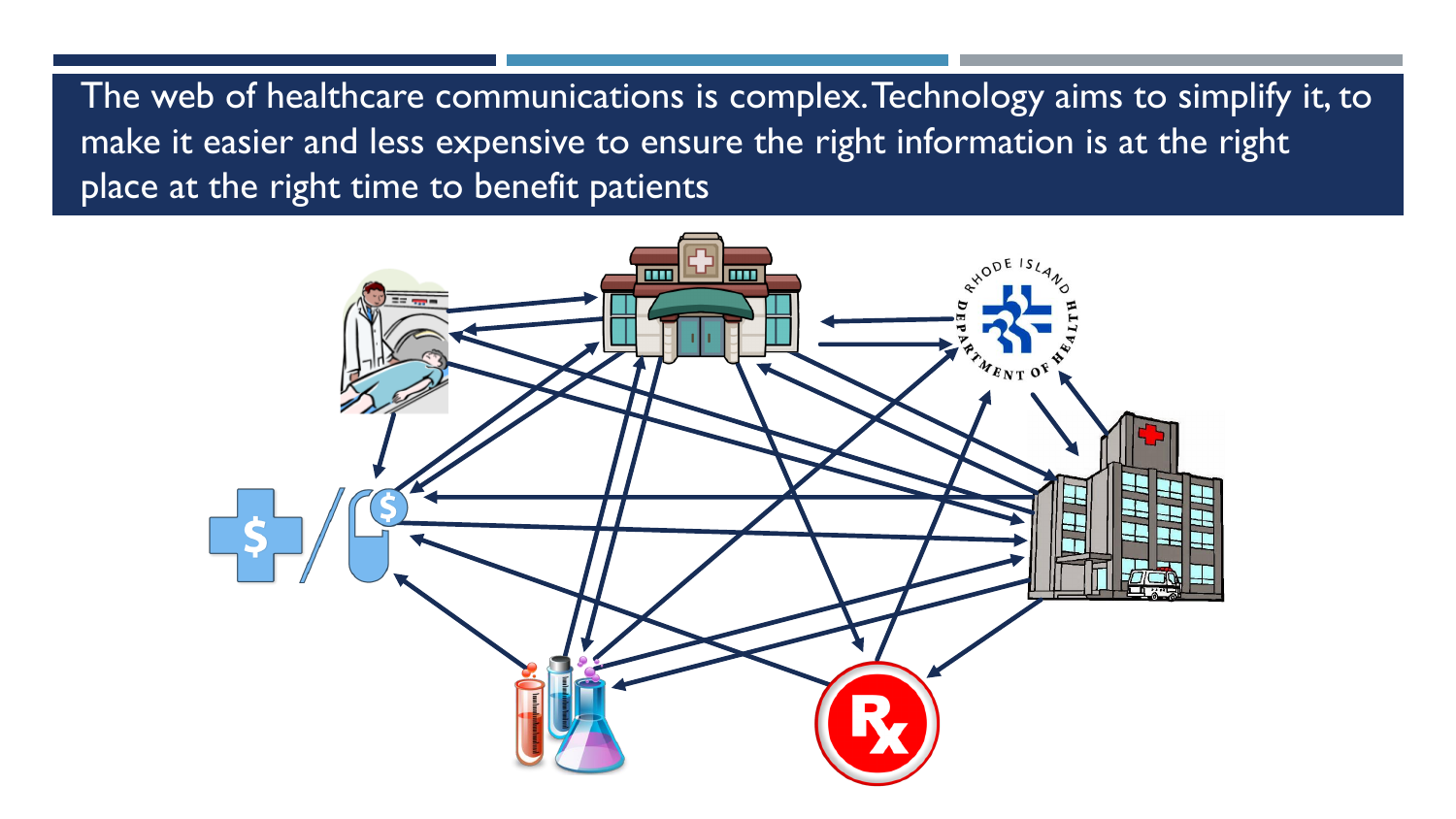### In Rhode Island, the Health Information Exchange (CurrentCare) was designated in 2008 to simplify and modernize these activities



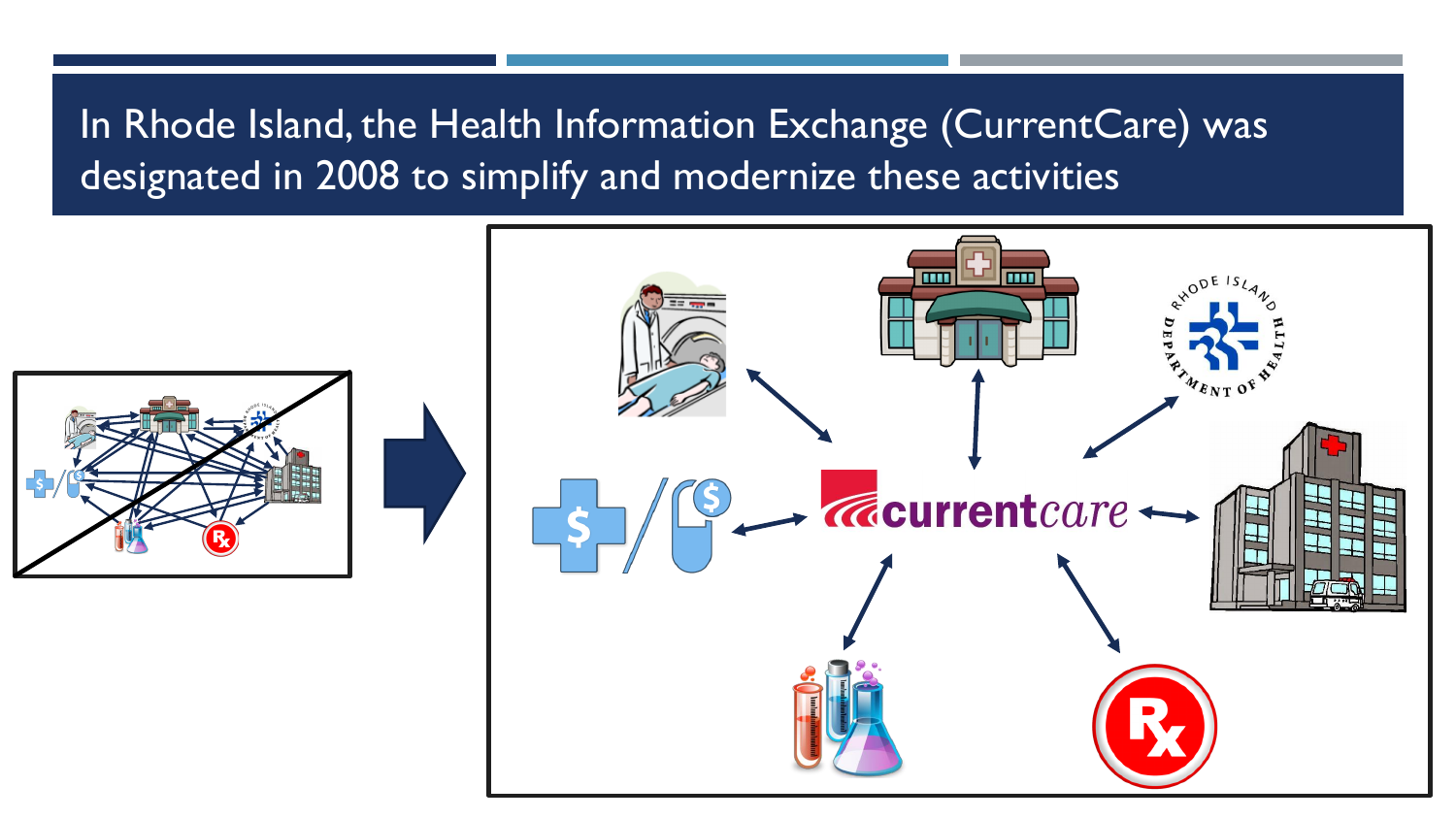CurrentCare consolidates data from multiple healthcare sources to make it easier to share patient information and to provide valuable services

Consolidated Patient Records Alerts and Notifications Comprehensive patient record lookup (through More than **Acurrent** care web or EHR) **500** data sources Secure repository containing clinical data across geographic, propriety and payer boundaries Analytics, public health, and quality measurement Patient access through

CurrentCare For Me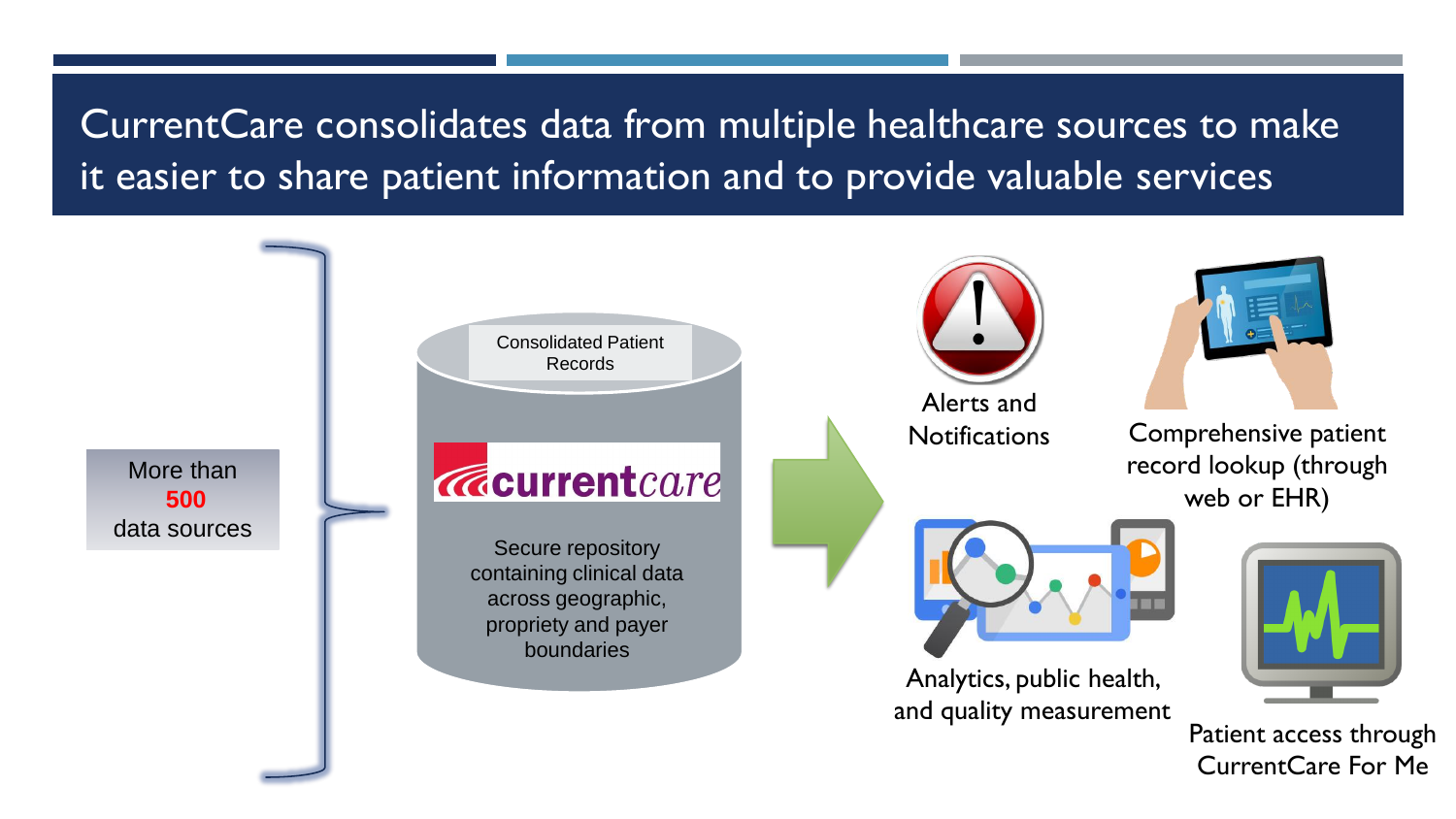The Health Information Exchange Act of 2008 originated from questions about data from different healthcare organizations being transmitted through one place. There was a general consensus that the HIE needed **special protections** and **public oversight**.

As an early adopter of HIE, it was decided that Rhode Islanders should opt-in in order for their health information to become part of CurrentCare.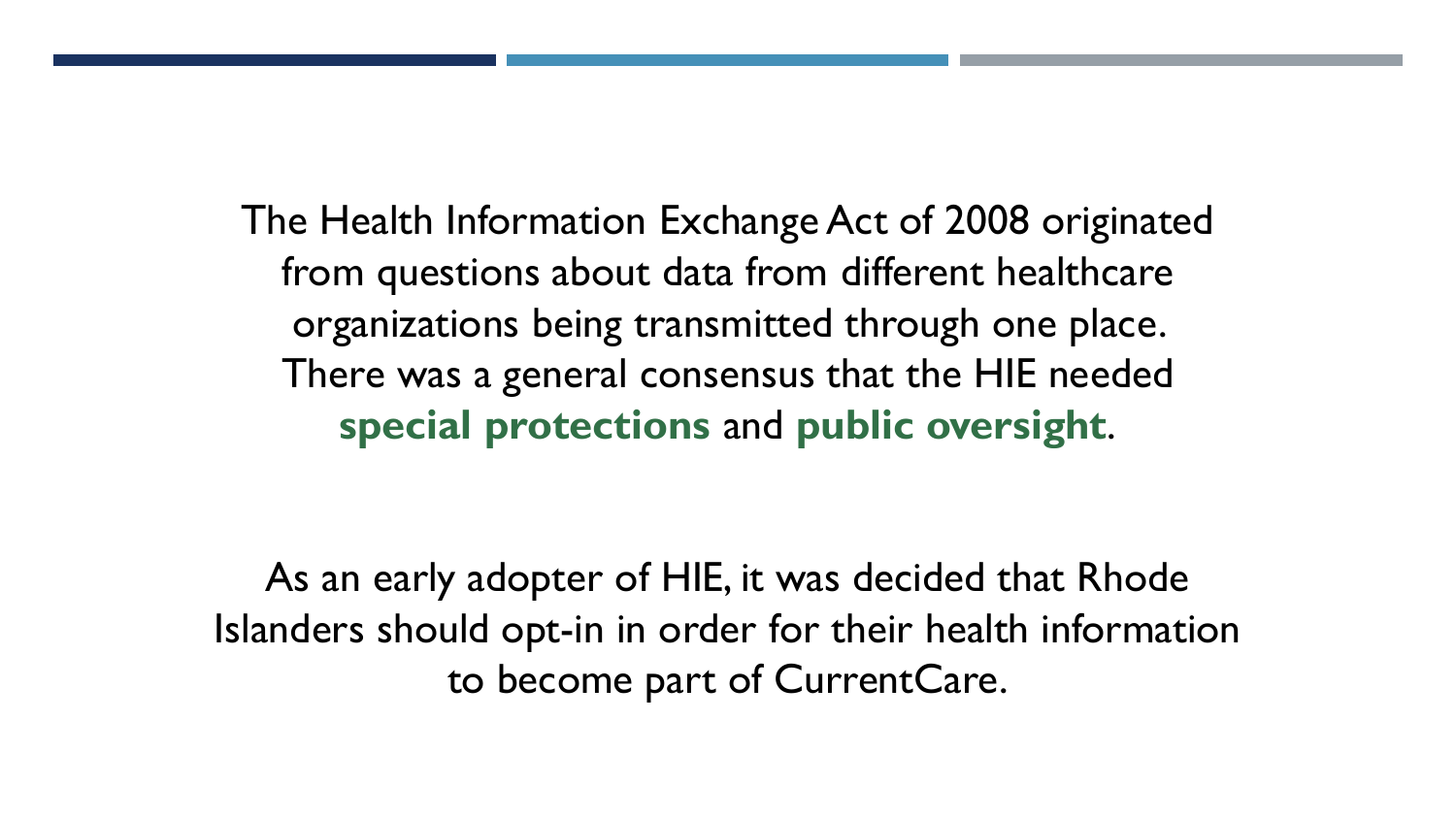### Under the current model CurrentCare can only support patients who have enrolled by signing an authorization form (i.e. opted-in).

About 51% of Rhode Islanders are enrolled, most likely because they were offered enrollment at their doctor's office.

51%

49%

Most of the remaining 49% of Rhode Islanders are likely not enrolled because they were either never offered enrollment, didn't understand the value of the service, or may have chosen not to enroll

#### Vermont Experience

Vermont has had similar experiences with opting into the VT HIE, and found that about 95% of people who were asked to enroll in Vermont's HIE did enroll.

They attribute their low enrollment rate to a low number of Vermonters being asked given the cumbersome nature of enrolling.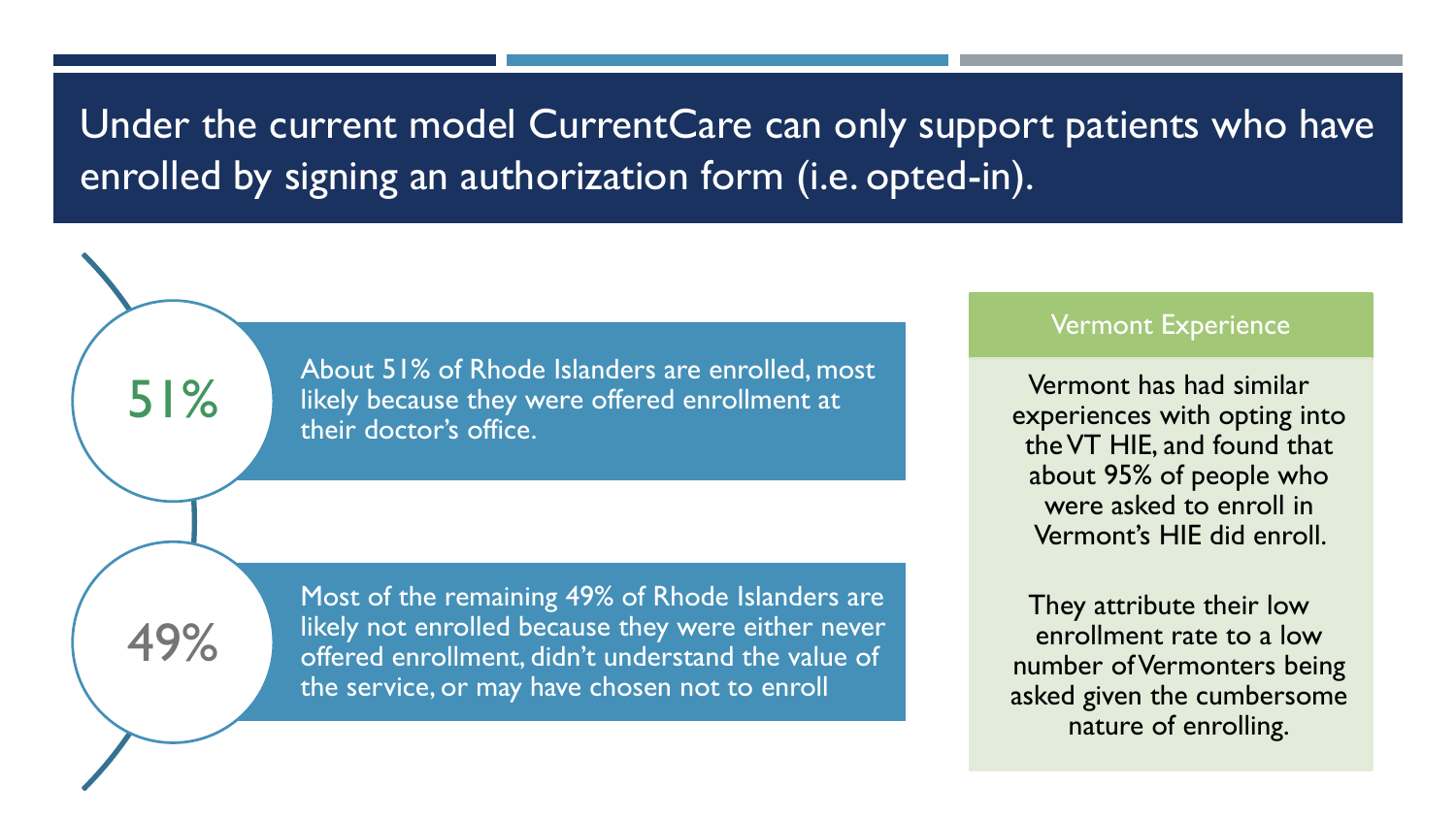There have been many changes in Rhode Island's healthcare system has changed since CurrentCare was launched.

The **Statewide HIT Roadmap Gap Analysis** documented the following about CurrentCare (Page 8):

**Current State:** There is strong interest in building on CurrentCare's existing foundation and expanding/ improving core services and usability.

**Gaps:** The HIE consent law is a significant barrier to the growth and effective use of CurrentCare, and there is strong stakeholder support to change to an opt-out consent model.

And the following slides document other key changes since 2008.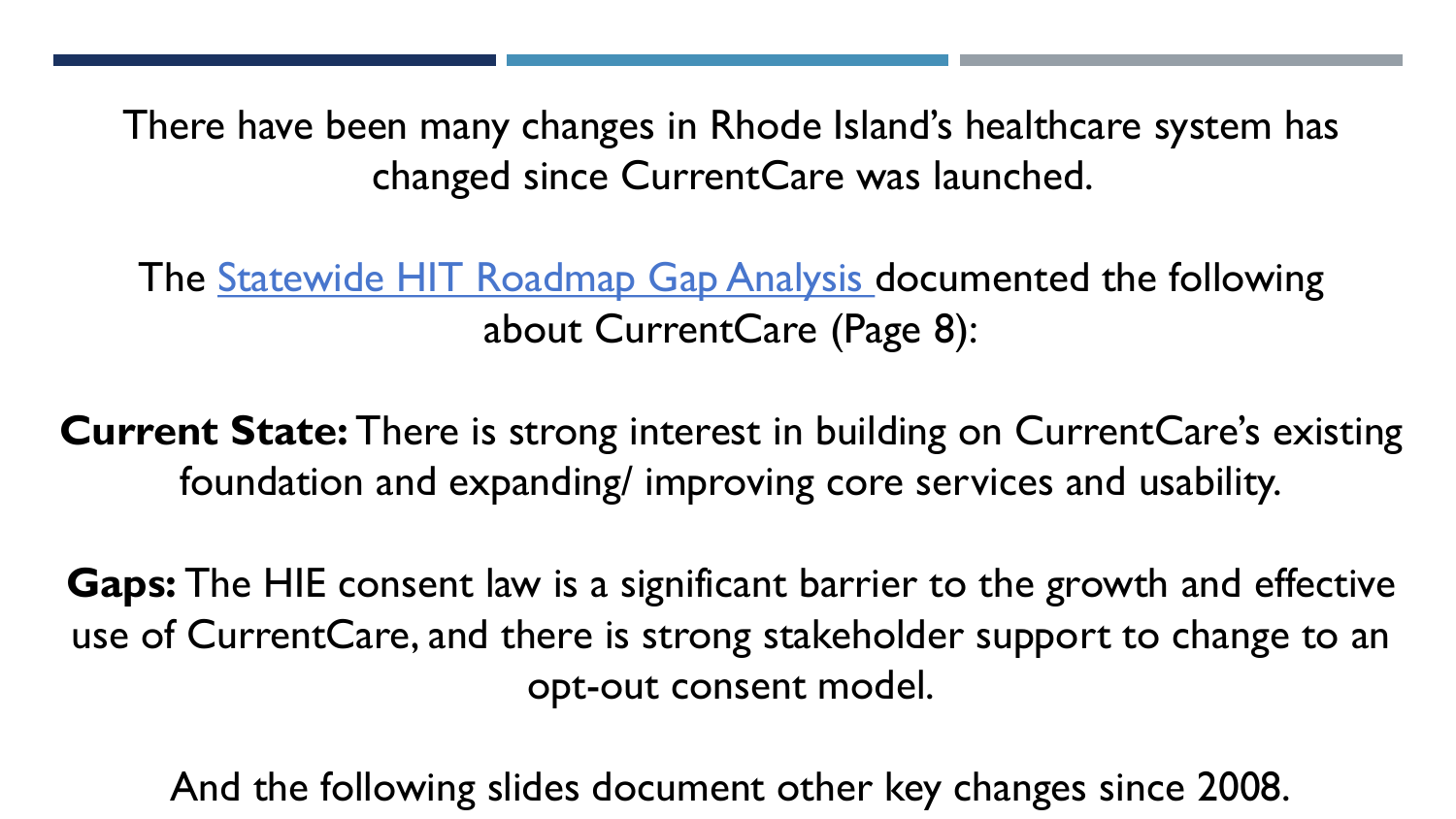## The national and state **policy landscape** has changed since the law was originally passed

#### In 2008

#### Now

There were concerns about the data being used to exclude consumers from insurance coverage

RI's own law, *RIGL 27-18-71 Prohibition on preexisting condition exclusion* and the Affordable Care Act protect consumers

The ability to secure data was not as advanced and the concept of cybersecurity was just beginning to emerge

Federal cybersecurity standards are issued routinely since 2010, which have helped to keep data secure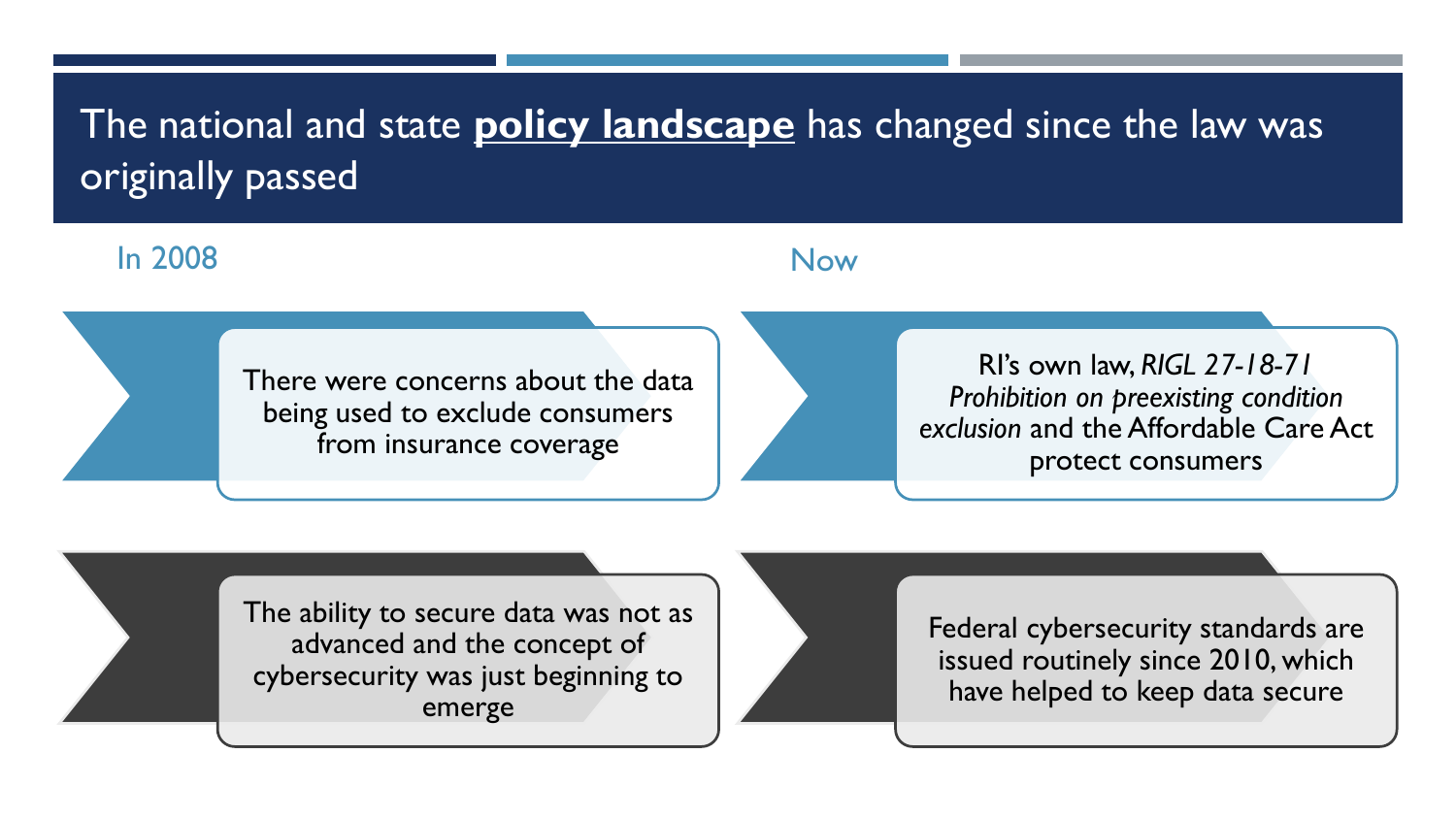### **Healthcare delivery** has changed since the law was originally passed

#### In 2008

#### Now

Patients often had to determine how to coordinate their own care, including transporting their own health records among their treating providers

To improve outcomes, healthcare organizations provide more care coordination, which relies on sharing a patient's health information across treating providers

Healthcare delivery was very individual provider-focused, with many providers working in silos

Healthcare delivery is much more comprehensive and team-based, in an effort to provide better outcomes, e.g. integrating physical and behavioral healthcare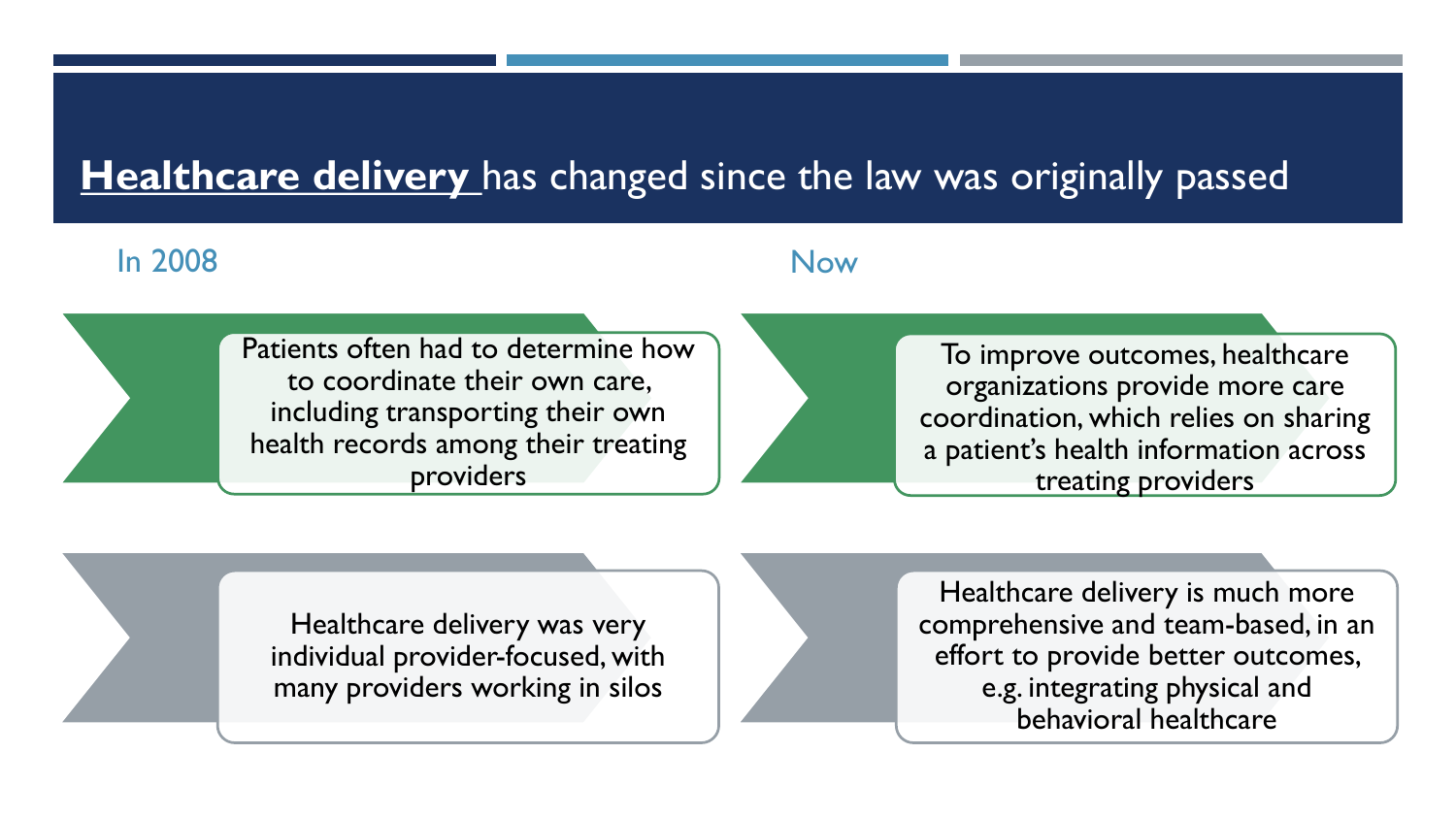**Electronic Health Record (EHR) use and interoperability** has changed since the law was originally passed, with [new CMS Interoperability Rules](https://www.cms.gov/Regulations-and-Guidance/Guidance/Interoperability/index#CMS-Interoperability-and-Patient-Access-Final-Rule) being implemented now in 2021

#### In 2008

#### Now

Adoption of rudimentary EHRs was about 67% among physicians and much less among other health professionals

Adoption of EHRs that are certified to perform advanced functions is now 91% among physicians and growing steadily among other health professionals

The process for sharing health information was mostly done on paper and by fax (such as required public health reporting)

EHRs and healthcare systems, including public health, can now send and receive health information electronically.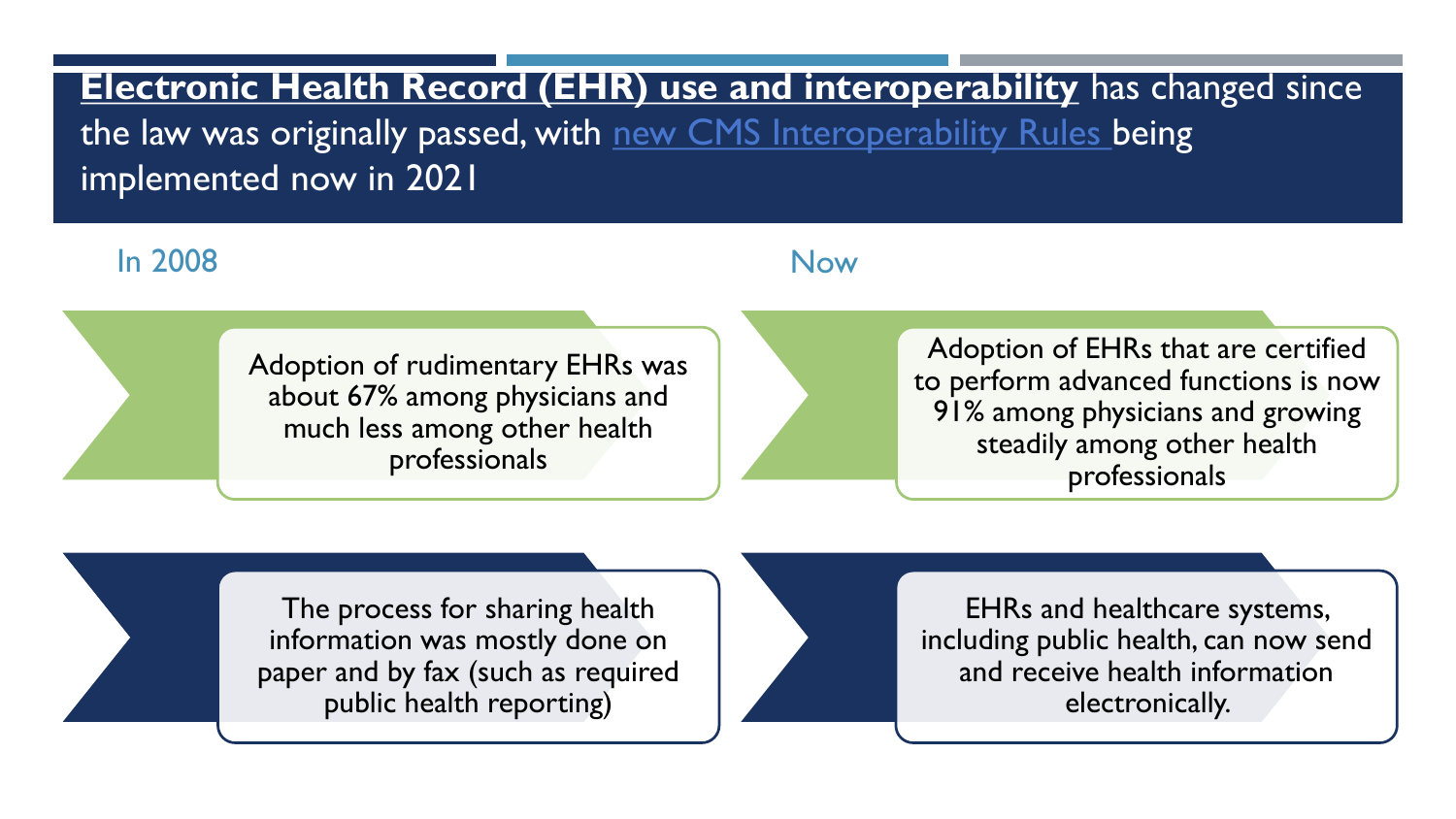### All other **state sponsored HIEs** have less restrictive policies about authorization



- At least 42 state sponsored HIEs have policies for **a variety of opt-out**
- 6 state sponsored HIEs have policies for **a variety of opt-in**
- RI is the **only** state sponsored HIE requiring opt-in to *collect* data

*There are also many other private HIEs external to states with their own policies*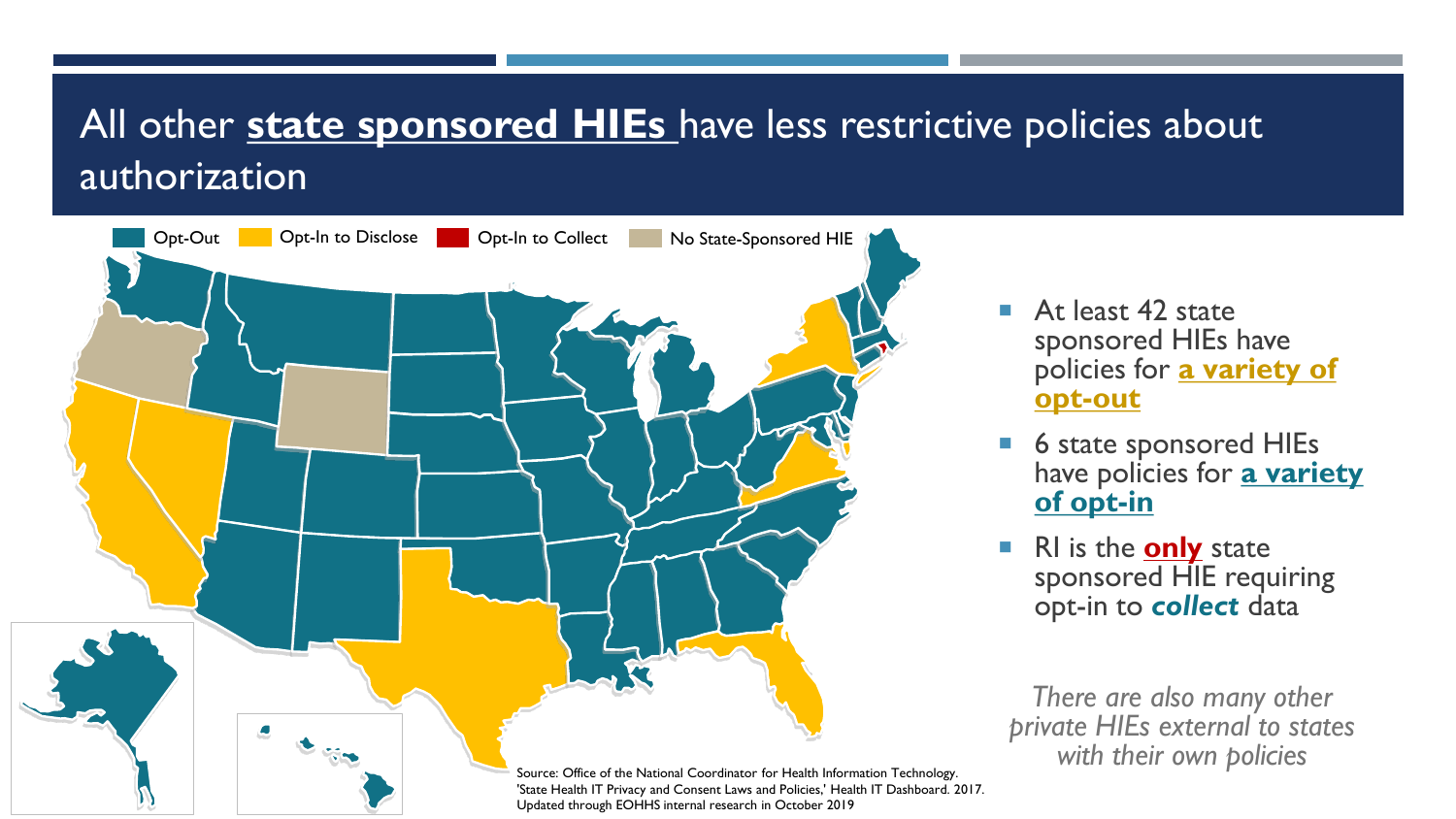### Other states and HIEs have been successful with many activities that are difficult or impossible under our current model in RI

### **Care Coordination Services**

- Electronic referrals to move away from fax
- Electronic consults to avoid unnecessary referrals
- **Universal alerts and notifications to make** sure all of a patient's providers know about important medical events
- Referrals to community and social services to address social and environmental determinants of health

#### **Reporting/Analytic Services**

- **Clinical Quality Measurement to measure** and pay for healthcare quality
- Public Health Reporting (i.e. immunizations, diseases, etc.)

#### **Workflow Simplification Services**

- Identifying information of the most importance in a patient's record
- Simplify or eliminate intake forms for patients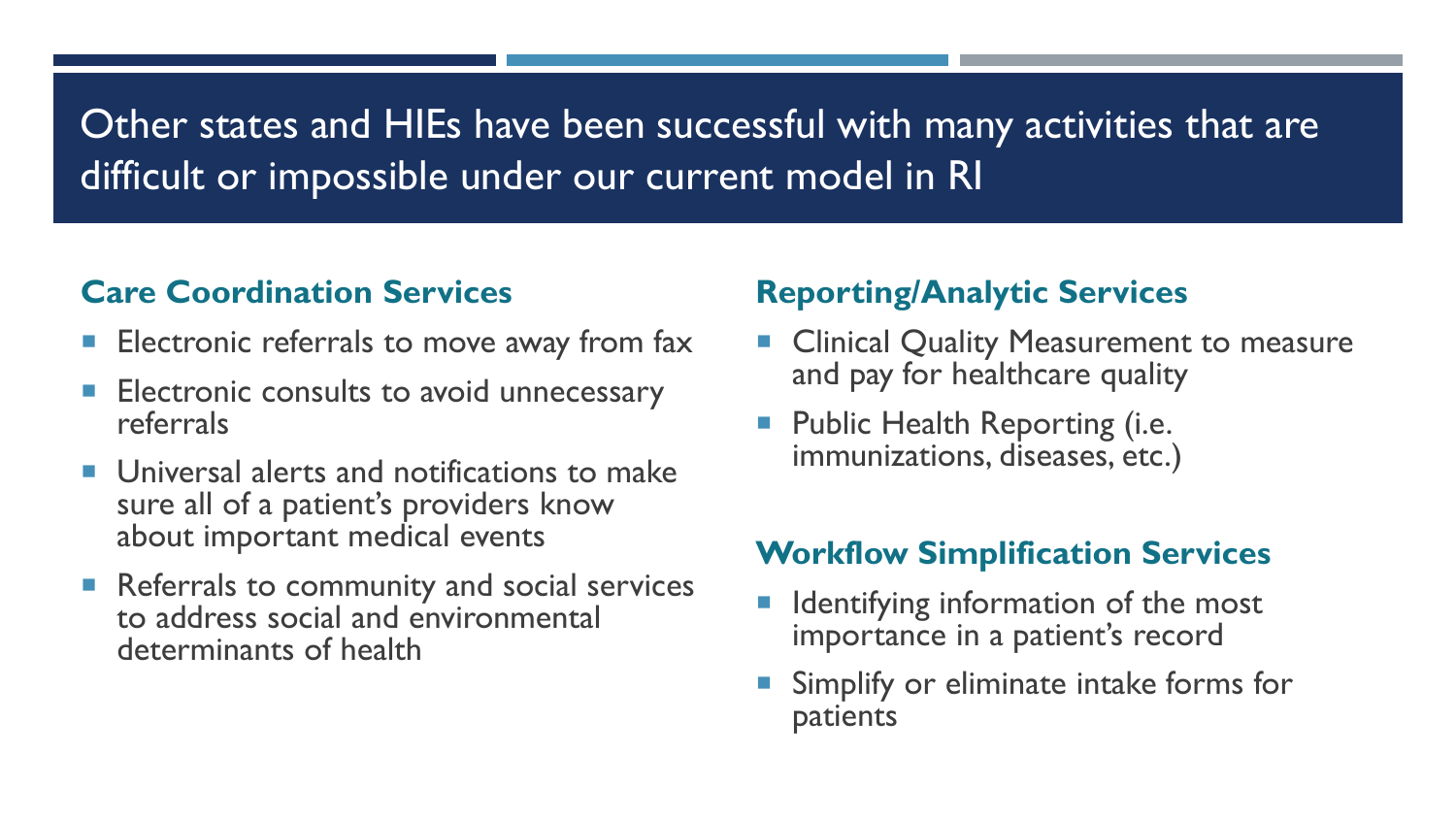### Rhode Island's model was not as helpful as it could have been for addressing COVID-19

### For RIDOH

- Required a number of workarounds to get critical or mandatory data to fuel public health operations (faxes, call centers, CSV files, data entry portals, etc.)
	- **Lab results**
	- **Case report data**
	- **Supplemental data sets (ex. race/ethnicity to ensure** understanding of disparate impacts of COVID-19)
- Required development of new technology to meet critical use cases
	- New lab interfaces (directly with RIDOH), batch file upload tools, data entry portals
	- Test result look-up tool (rather than CurrentCare for Me)

#### For Providers

- Limited providers' access to COVID-19 test results for their patients; they could only get results on enrolled patients
	- The majority of testing has been taking place external to the PCP relationship, making this more challenging
- Limited ability to support provider clinical information needs for telehealth
- Limited providers' access to medical history for patients hospitalized due to COVID-19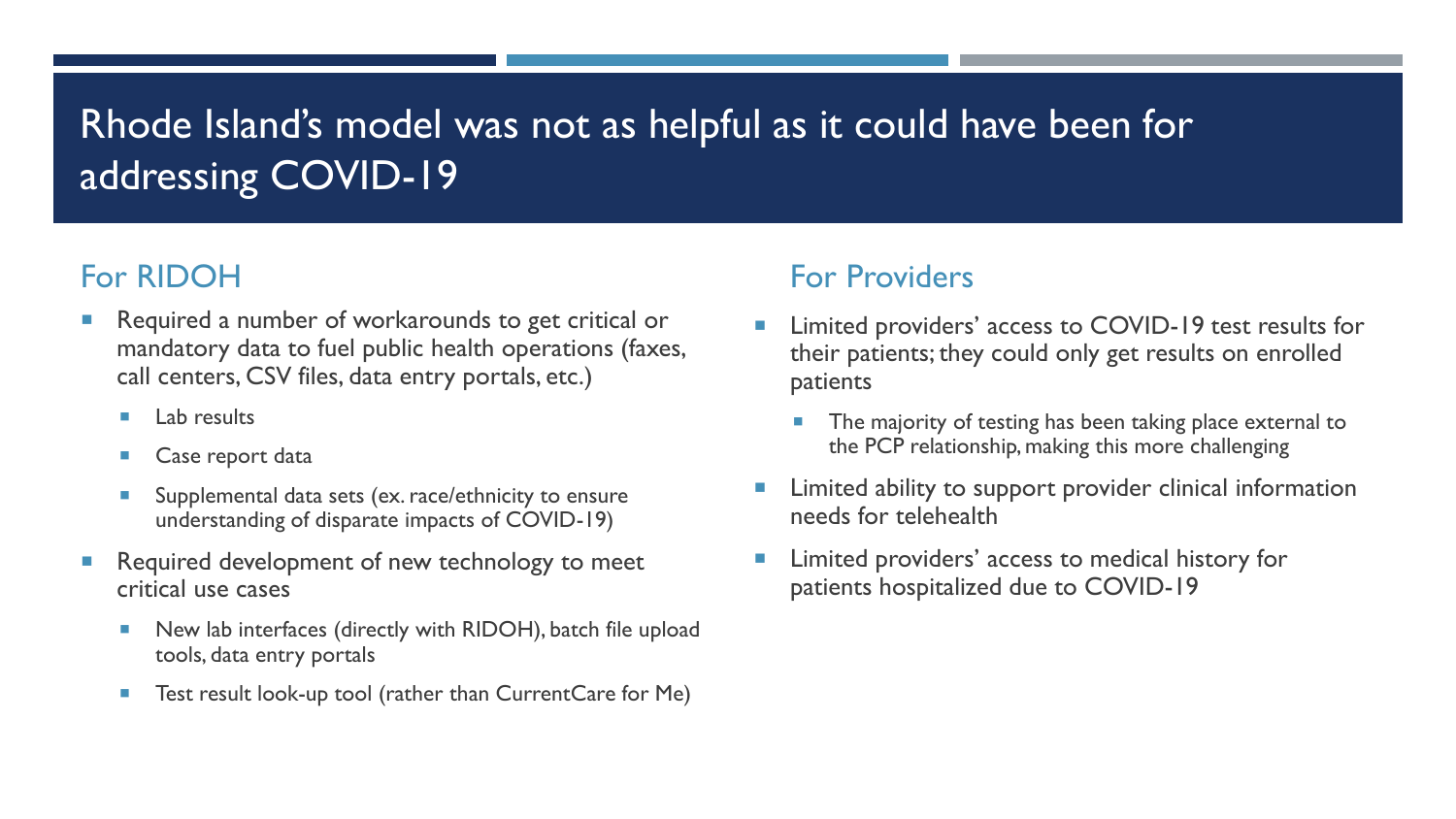# The state recognizes CurrentCare's significant benefit to our healthcare system.

The Opt-Out legislation was introduced to update the law that was groundbreaking when passed, but now can be seen as lagging the rest of the country as technology has advanced and the healthcare system has changed.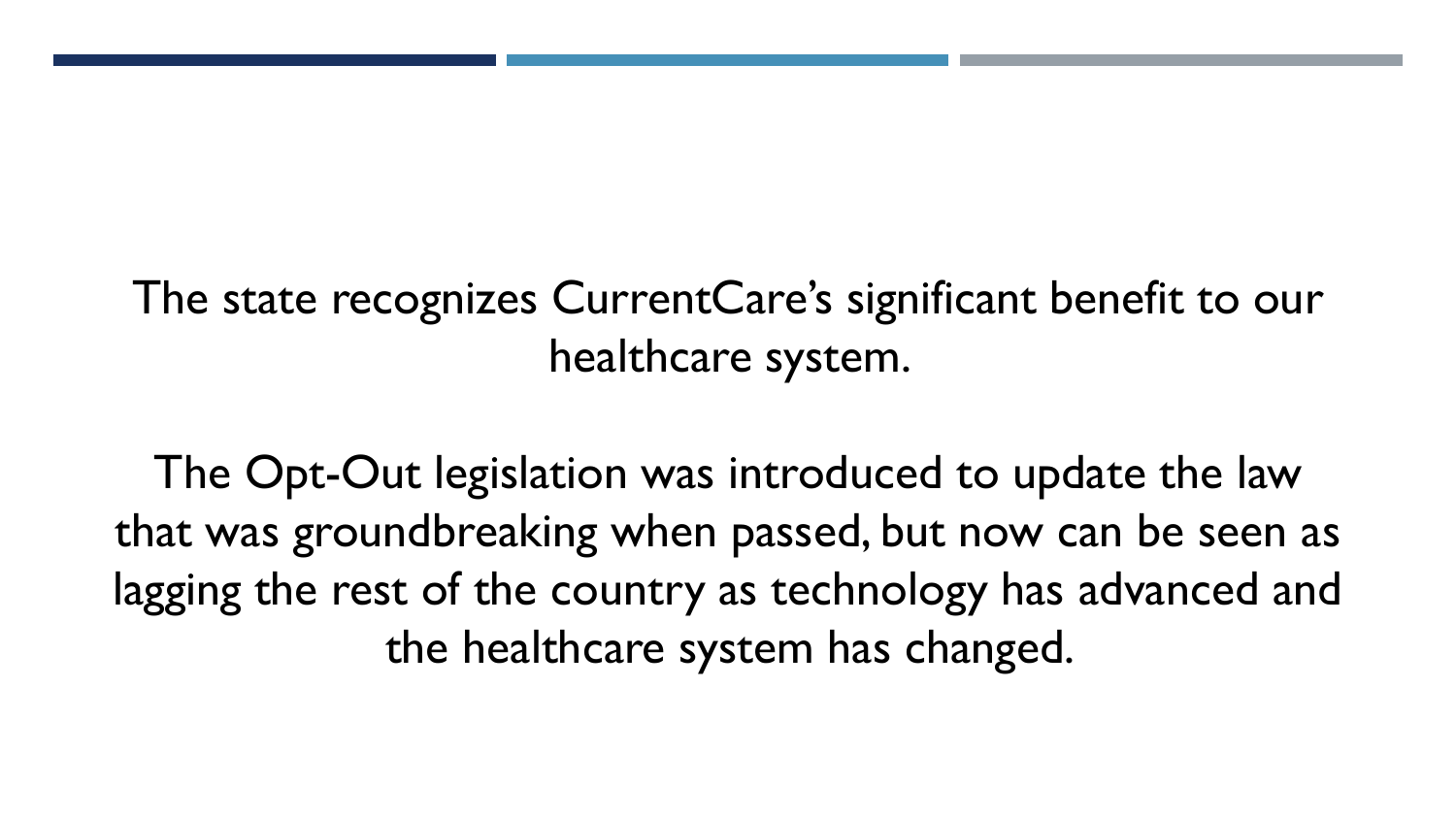### What would the **opt-out consent** model mean?

- **All healthcare data would be shared with CurrentCare** and could be disclosed for allowable uses as defined by HIPAA and other State or Federal law.
- **Patients will still have choice to participate** and will be notified that they may opt-out of having their data shared (disclosed) from CurrentCare
- **There would be some exceptions** to the opt-out which would allow for the universal use of CurrentCare for certain activities (i.e. emergencies like COVID-19, public health reporting, provider-to-provider communication, etc.)
- Some data would still require a consent to be signed before it could be shared, such as substance use treatment information for 42 CFR Part 2 covered programs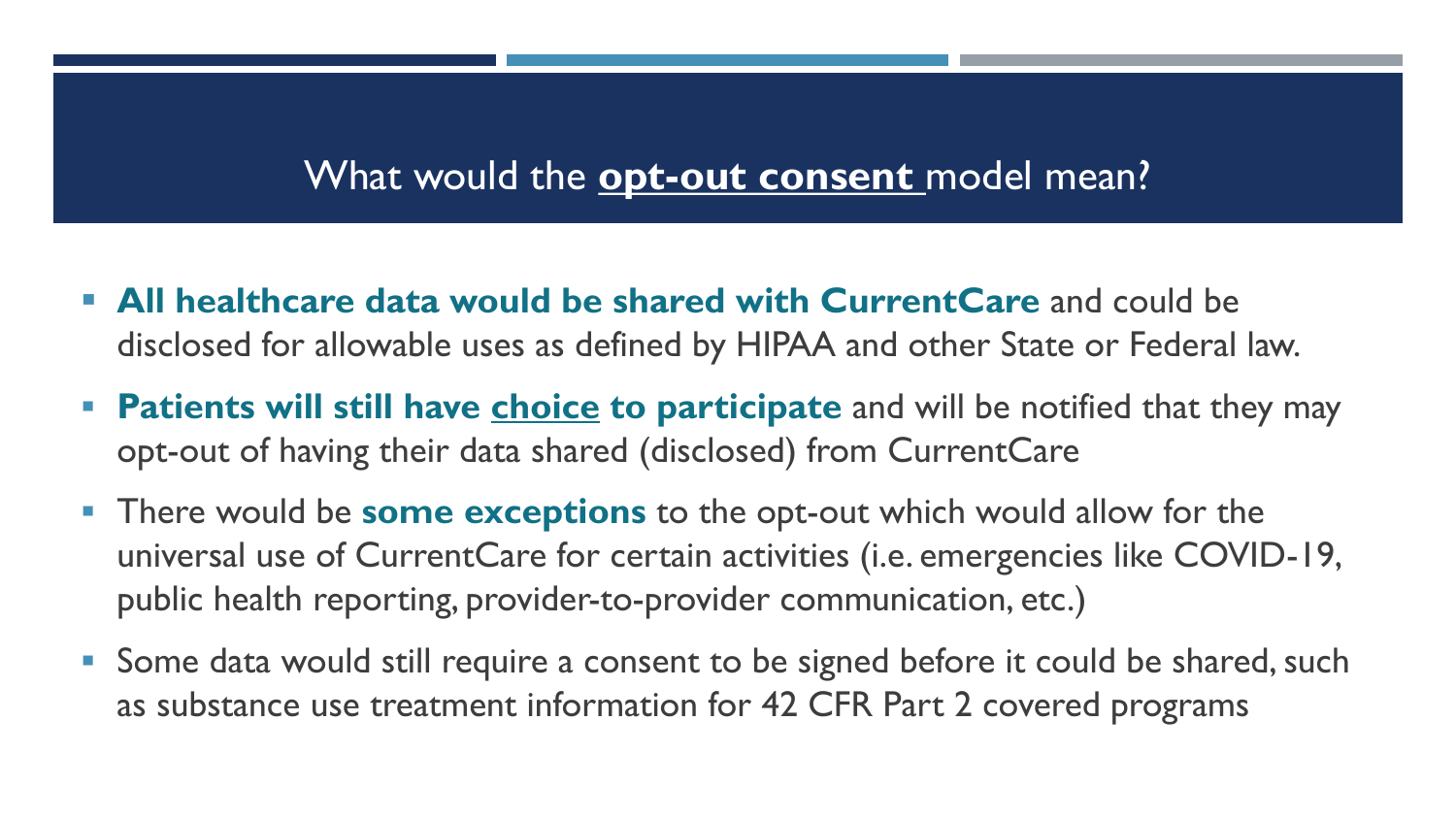### The implementation of opt-out demands a careful transition plan

If passed, the law's implementation plan would need to be developed with care and should:

- **Ensure that patients understand their choices,** providing plenty of opportunity to opt-out before any change is made and regularly reminding them
- **Educate the community, including providers and** other important touchpoints in the healthcare system, about the changes and patients' choice and process to opt-out
- Make the opt-out process as simple and understandable as possible
- **Ensure any exceptions to an opt-out have a** meaningful and compelling reason, i.e. for public health

### Security would not change:

- Existing security features of CurrentCare are robust and meet or exceed all applicable requirements
- Changing the model of consent would have no effect on the security practices of CurrentCare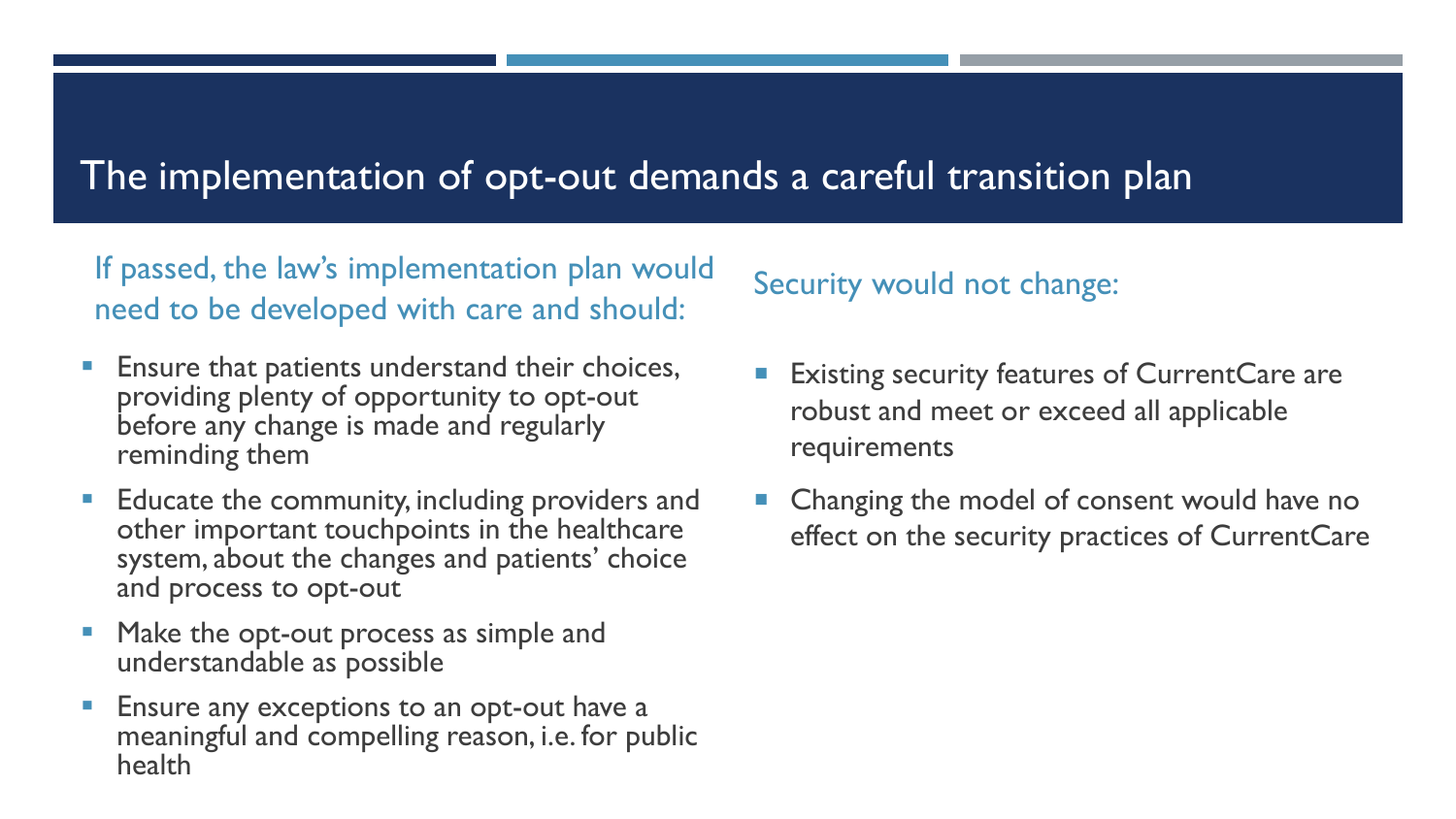### ALIGNING WITH COMPREHENSIVE PRIMARY CARE PLUS (CPC+) – MULTI-PAYER DATA STRATEGY NEEDS – PROJECT DESCRIPTION

- Comprehensive Primary Care Plus (CPC+) is a national advanced primary care medical home model that aims to strengthen primary care through regionallybased **multi-payer payment reform** and **care delivery transformation**.
- CMS has contracted with Deloitte Consulting to provide **facilitation, convening and technical assistance for payers participating in** CPC+. The Care Transformation Collaborative RI provides payor convenor support for CPC+ in Rhode Island.
- RI's CPC+ payers have expressed interest in developing a **statewide strategy to better leverage data, support data use, and align to the CPC**+ (and potential future) models, to further primary care transformation.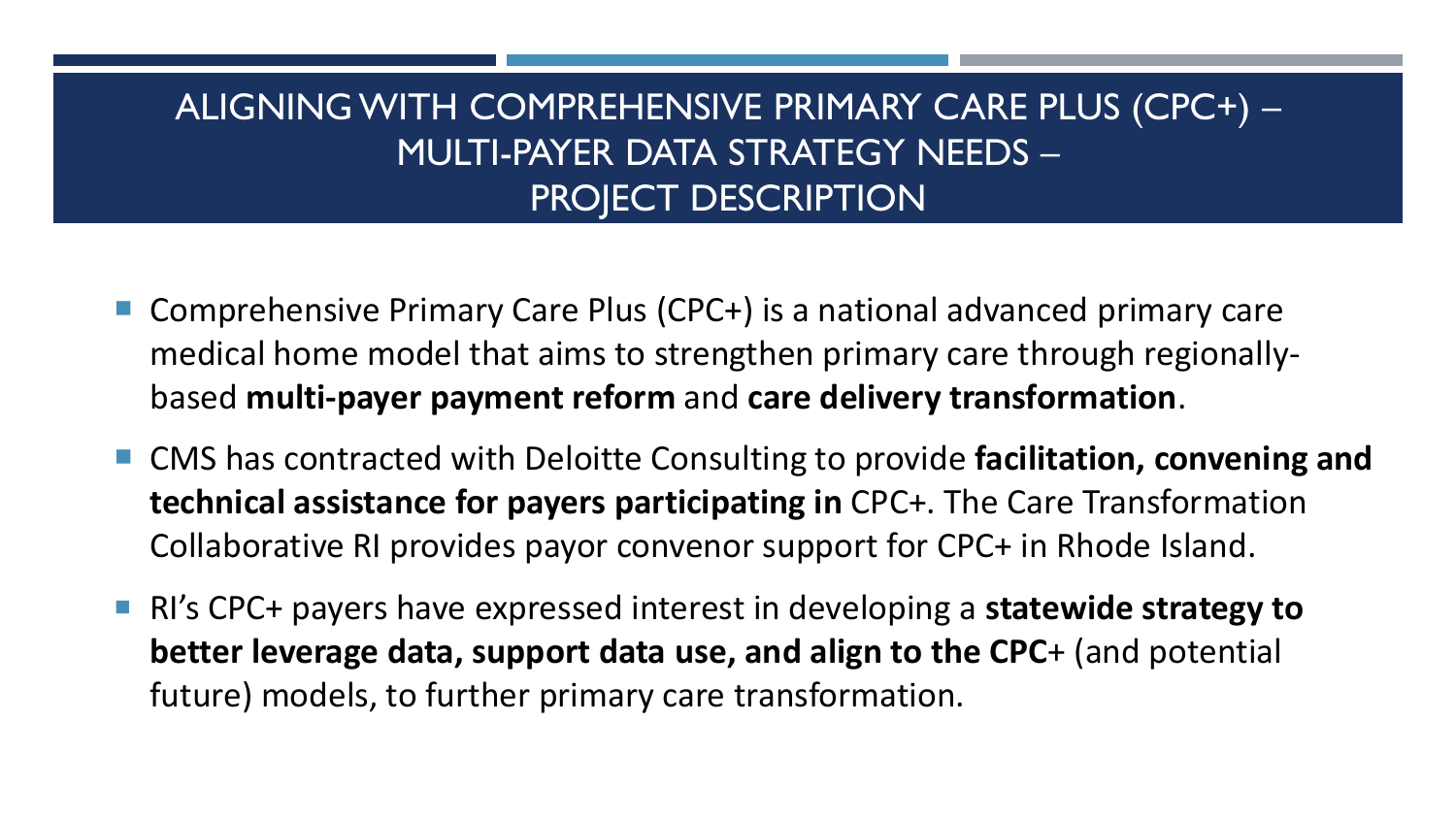### ALIGNING WITH COMPREHENSIVE PRIMARY CARE PLUS (CPC+) – MULTI-PAYER DATA STRATEGY NEEDS

### **Examples of Potential Shared Work, to be determined by CPC+ with input and comment from the RI HIT Steering Committee:**

- Work with payers to improve data collection with regard to race, ethnicity, sexual orientation and gender identity. This involves systematically capturing the data and doing so in standardized manner – and is required in order to eliminate health disparities, to support population health, and to address Social Determinants of Health.
- Work with payers to develop a sustainability plan for the Quality Reporting System (QRS), which was developed originally with SIM Funds and is now supported by federal 90/10 funds from HITECH. With HITECH sunsetting, the state as a whole must answer questions about a sustainable funding model.